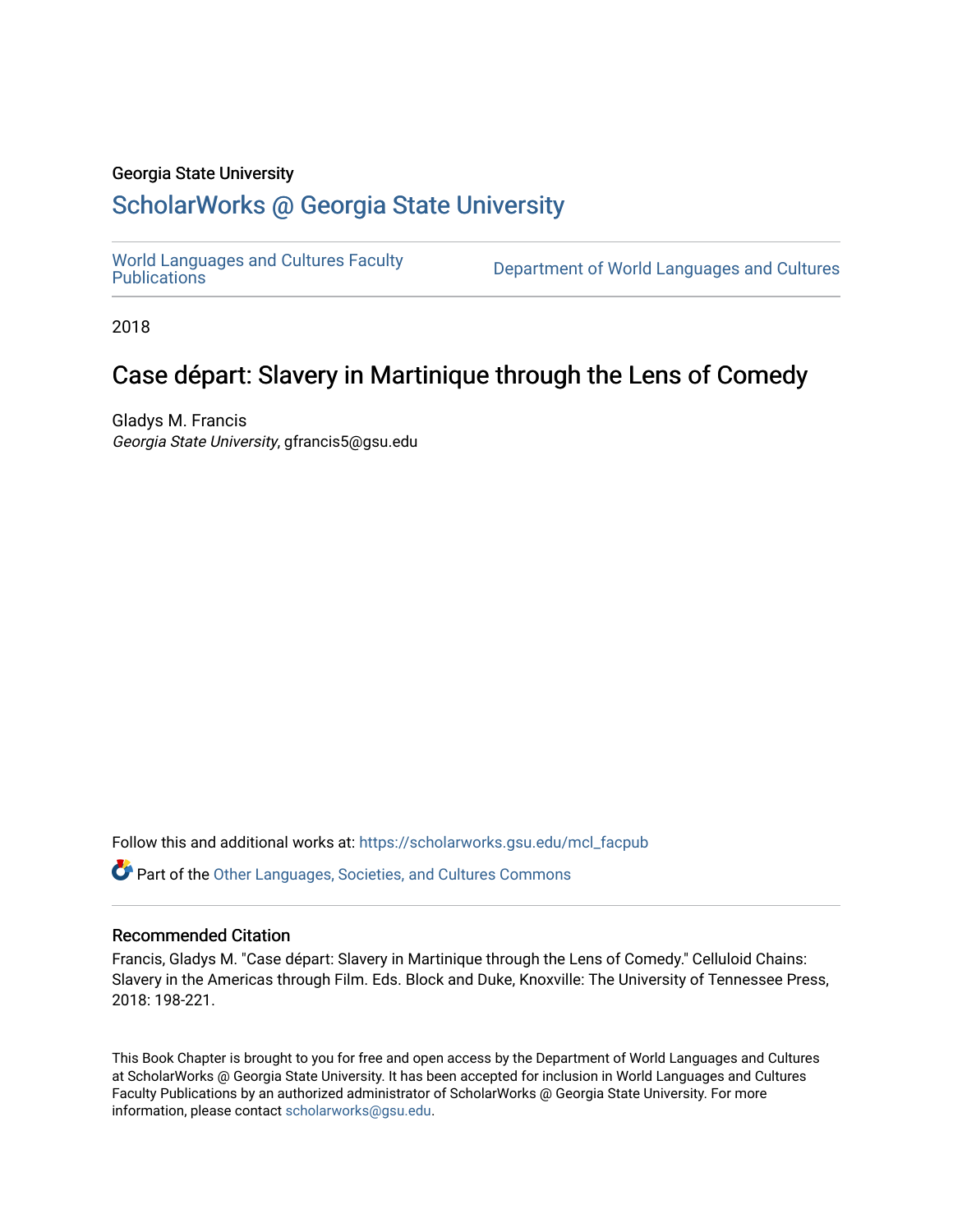## *Case départ***: Slavery in Martinique through the Lens of Comedy** *Gladys M. Francis* **Georgia State University**

*The comic demands something like a momentary anesthesia of the heart. —*Henri Bergson

*If you want to tell people the truth, make them laugh, otherwise they'll kill you. —*Oscar Wilde

> *Every act of communication is an act of translation. —*Gregory Rabassa

Bearing in mind the limited number of French films on slavery that have been produced in the past decades, there is no overstatement in arguing that French filmmakers have a tendency to circumvent subjects related to slavery and colonization. Though factors underlying this trend are manifold, they nonetheless commonly involve a significant ambivalence on slavery as seen in mainstream print capitalism, history books, schoolbooks, or official discourses concerned with the construction, propaganda, or representation of the French Nation.<sup>1</sup> These inconsistencies and contradictions do not, however, reflect the extensive dealings of France in the slave trade, during a period that spans over two centuries, until the abolition of slavery in France in 1848. In order to better probe representations of identity, bodily pain, race, class, sexuality, and gender in *Case départ* (2011), a French comedy that depicts slavery in colonial Martinique, we must first understand its cultural, historical, and socio-political context. Without this context, it would be difficult to understand the reactions that emerged when it was announced that the film *Case départ* would conjoin a colonial backdrop and the comedy genre. Not unlike conventional discourses, very few French films discuss France's colonial and slavery era, $2$  just as there are very few Black actors in the French cinematic arena. Flouting this cinematographic trend, in the summer of 2011, two French actors (of Cameroonian origin) Fabrice Eboué and Thomas N'Gijol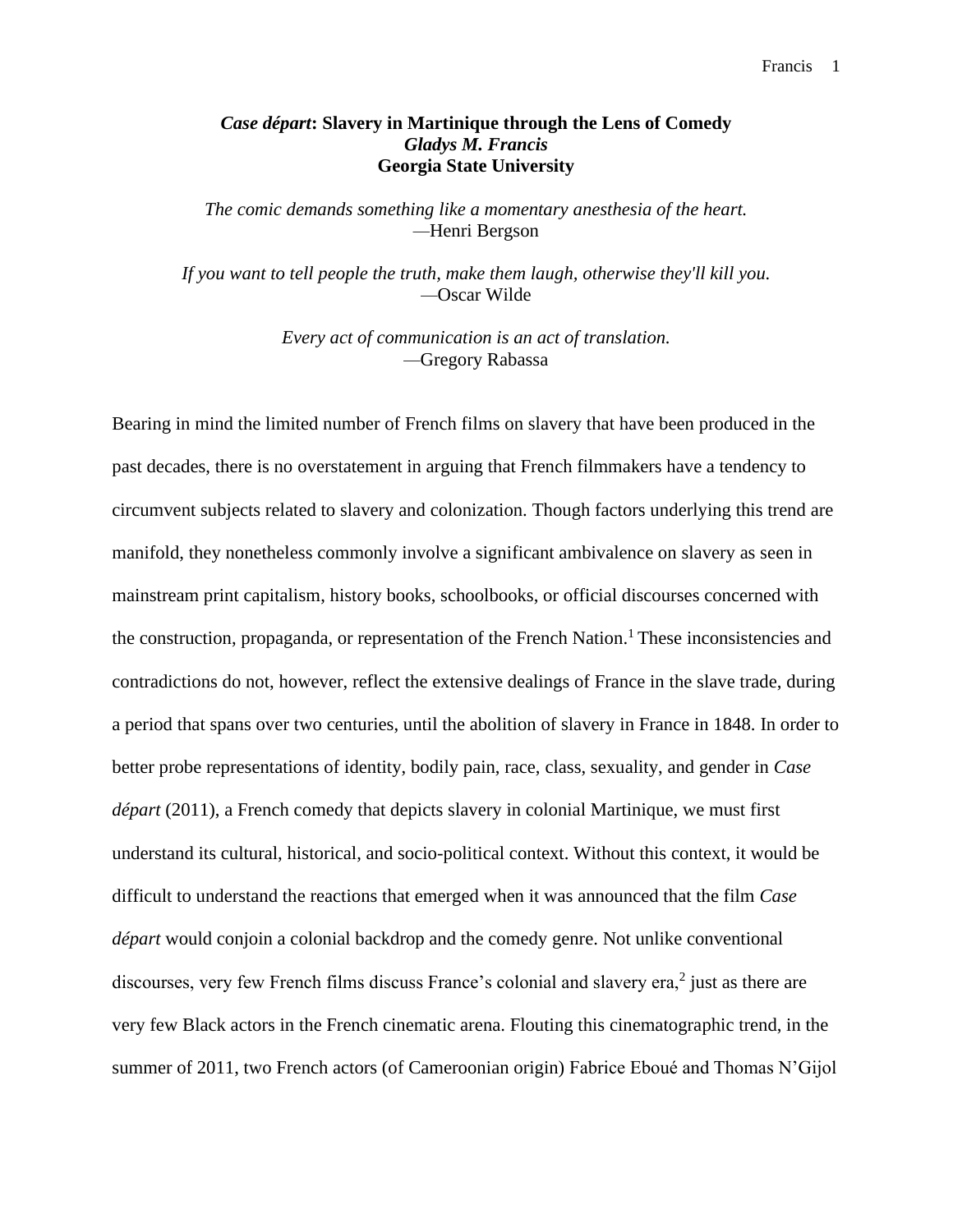co-starred in and brought to the big screen (with co-director Lionel Steketee) *Case départ*, a fulllength movie set for the most part in 1780 colonial Martinique. Beyond presenting a contextual framework, I find it important to observe the representations of the Black body in pain and its agency as defined by the gaze of *Case départ*'s directors. I analyze to what extent the comedians allow the viewers to understand, identify, contextualize and interpret that pain through laughter. Indeed, what substantial understanding or awareness about slavery survives the comedy and the irony?

### **Then and Now: France's Bearings toward Slavery, Colonization, and Race**

During Napoleon III's Second Empire (1852-1870) and the Third Republic (1870-1940), also a period famous for its creation of "National Education" curricula, many history textbooks adopted in primary and secondary schools did not shy away from analogies between the Roman occupation of France and this country's own imperial presence in Africa and the Caribbean. Gustave Hervé and Gaston Clemendot's popular French history book (1904) parallels, for instance, France's conquest of Africans to that of the Romans over the Gauls, ultimately providing a narrative of power and domination coupled with the romanticization of a civilizing mission: "Two thousand years ago, the beautiful country we live in [was called] Gaul. Its inhabitants, the Gauls, lived the same as the savages of Africa live today"  $(5)$ .<sup>3</sup> The authors add:

In sum, our Gallic ancestors were savages hardly more advanced than are, at present, many negroes in Africa […] Today, when French or English soldiers fight against African negroes, they always end up defeating them because they have the advantage over them of having better arms. Similarly, the Romans soldiers who invaded Gaul could not but defeat the Gauls because they were much better armed.<sup>4</sup>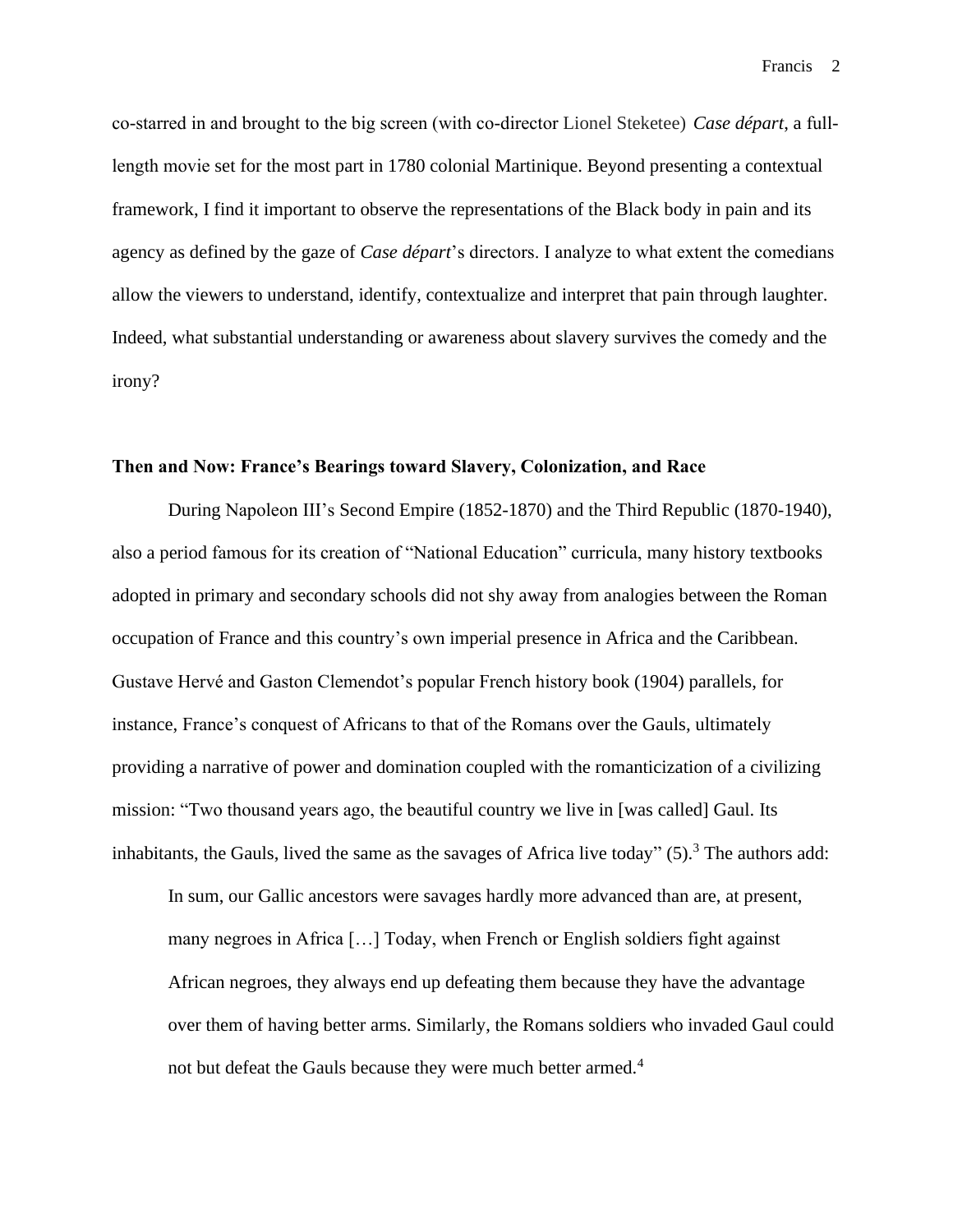Throughout history, the French have maintained methodical patterns through which historical figures, events or facts are retrieved, mythologized, reframed or disregarded to quench the construction of nationhood.<sup>5</sup> As Benedict Anderson argues, national myths of an origin and the nation-building mythology are rather functionalist terms (190-210), or in other words, they are constructed narratives and stories, "imagined communities" – more than they are real. The statement by Ernest Renan (1823-1892) that a Nation is "an everyday plebiscite"<sup>6</sup> puts forth the idea of a collective identity nourished by shared memories and people's *will/desire* to belong to a nation. It also implies a communal contribution to the creation of the Nation as opposed to major implications of race, locality, or religion. Renan's "spiritual principle" approach to nationalism, summarized in the German term *Willensnation* ("nation-by-volition"), reveals similar ambivalence in official discourses concerned with positing France's sense of identity and nationhood. Renan further affirms that

forgetfulness, and [even] historical error, form an essential factor in the creation of a nation; and thus it is that the progress of historical studies may often be dangerous to the nationality. Historical research, in fact, brings back to light the deeds of violence that have taken place at the commencement of all political formations, even of those the consequences of which have been most beneficial. Unity is ever achieved by brutality [...] But the essence of the nation is, that all its individual members should have things in common;<sup>7</sup> and also, that all of them should hold many things in oblivion. No French citizen knows whether he is a Burgundian, an Alan, or a Visigoth; every French citizen ought to have forgotten St. Bartholomew, and the massacres of the South in the thirteenth century. (277)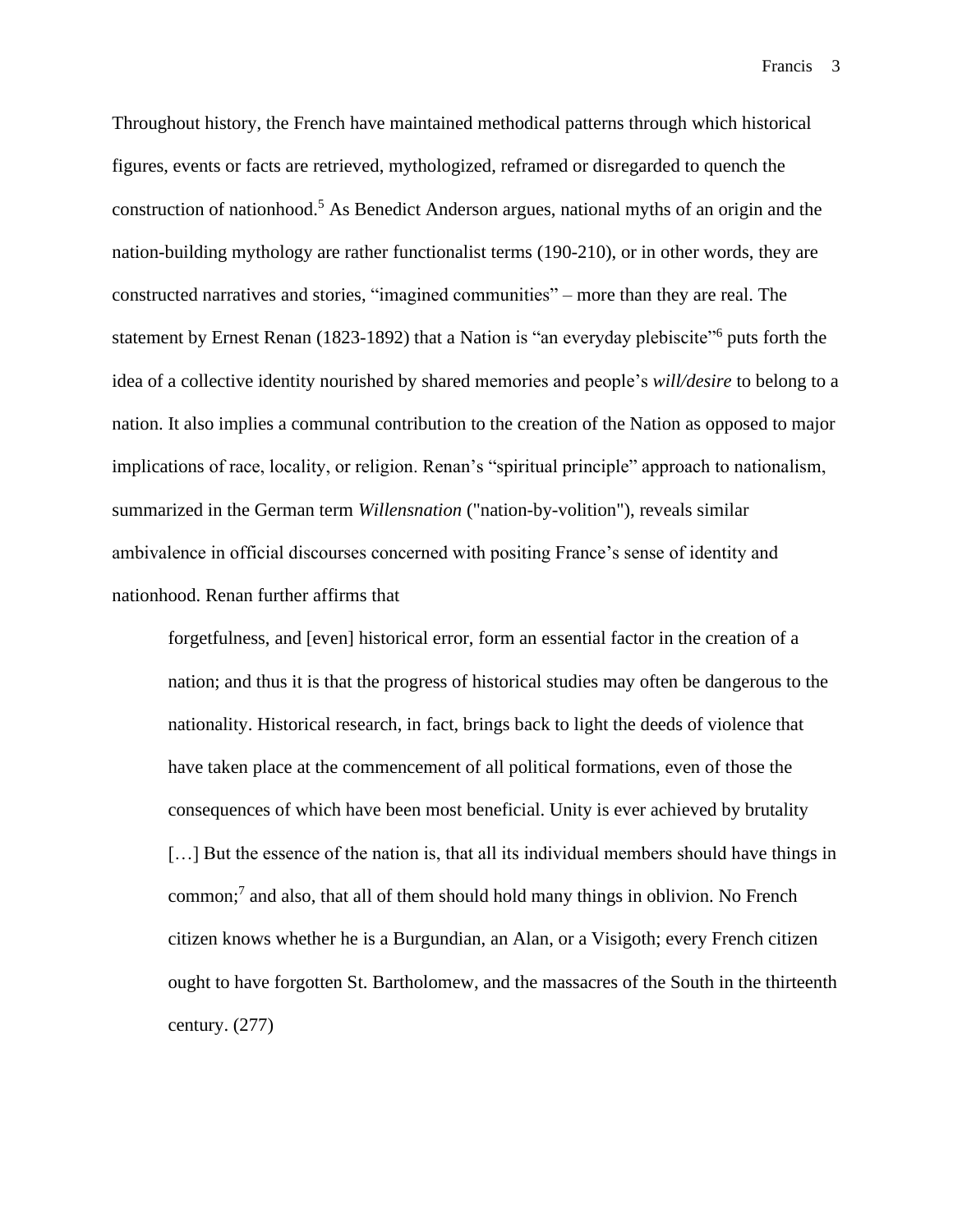Renan overlooks the weight conceded to learning mechanisms in an epoch during which the dissemination of knowledge, learning, and *remembering* occurred within state-run schools chartering selective nation-building mythologies and discourses. As Anderson points out, the French state continued to preserve certain bodies of knowledge that "needed to be forgotten" in order to sustain the national identity (199-201). We cannot but ask "what is the process by which one does indeed get one's history wrong in order to get one's national or communal identity right?" (Mazrui 9). In addition, Renan's concepts of "nation-by-volition" and shared memory (and forgetting) reflect, as Tzvetan Todorov stresses, an idealist conceptualization and "a failure"  $(304-5)$ ,<sup>8</sup> one initial reason being that constructions of memory and identity are essentially built on "otherness." In fact, the creation of identity remains closely intertwined with the constructions of zones of differentiations with the "Other," a process that partakes in the production of memory and remembering. Furthermore, official discourses filled with (material and symbolic) dominant positivist trends on France's past, nationhood, or "civic nationalism," reveal ambivalent nationalist modes of thinking more than the expressions of social reality.

These historical and ontological praxes as well as such empirical discourses (concerned with the *practical* integrity of national imaginings and imaging) complicate the comprehension and discussions on issues of race, slavery, and colonization. Displaced under "positive" configurations (as seen in the selfless, difficult, and necessary civilizing program of the "uncivilized" Africans), the realities, inhumanity, and consequences of slavery and colonization of Africans and their descendants become ineffectual. These particular dispositions of the state have stifled efforts of recognition, commemoration, recollection and reparations vis-à-vis the transatlantic slave trade and slavery. This conventional stance continues to play an important role in the amnesia and misunderstanding on this segment of French history.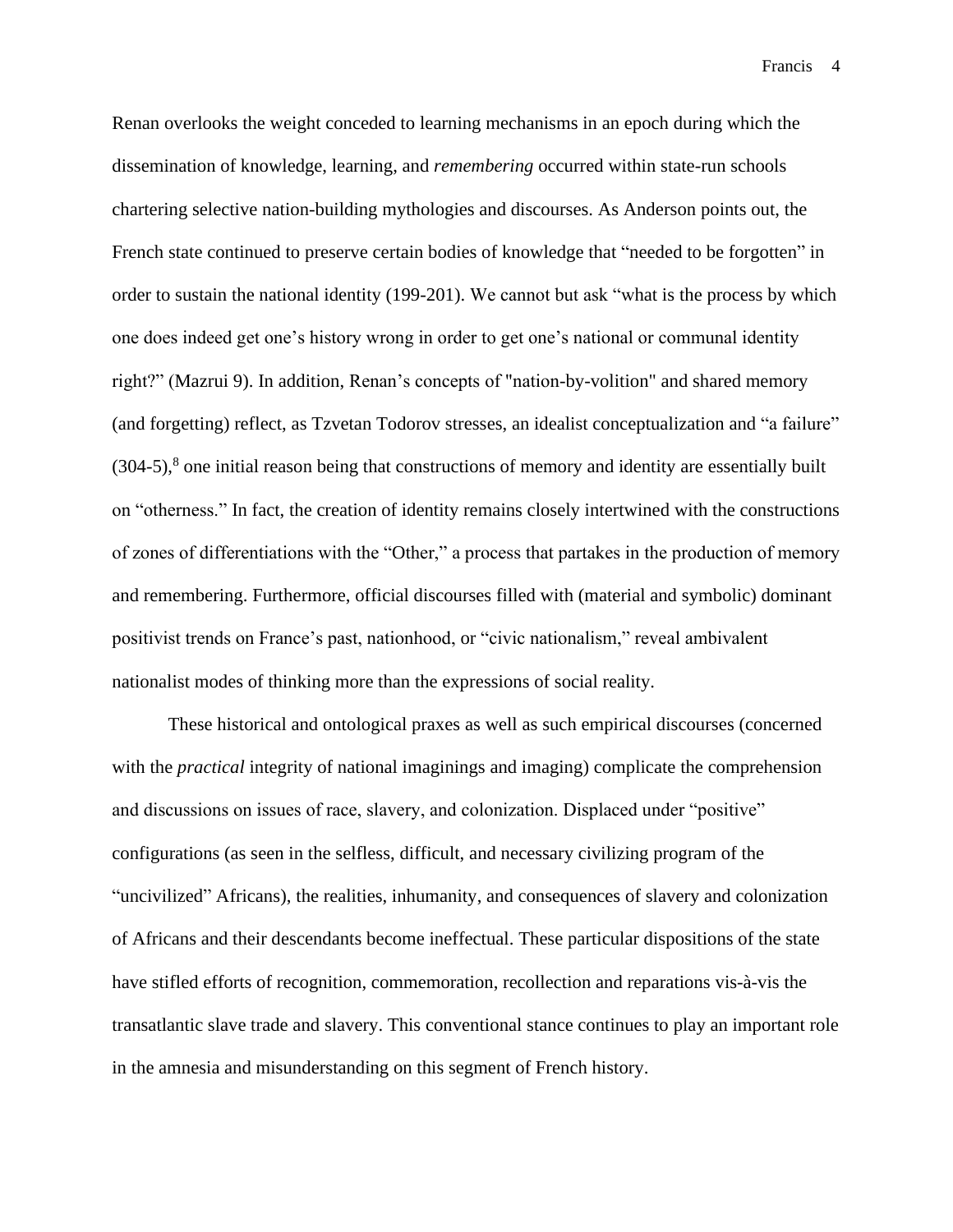Our twenty-first century reveals the extent to which this ambivalence on slavery remains patent as seen in the public statements made in 2007 by Nicolas Sarkozy, who at the time was the President of the French Republic:

The European dream needs the Mediterranean [i.e., the Maghreb] dream. [That] dream that was not so much a dream of conquest as a dream of civilization. Let us stop blackening the past. [The] majority of those who left for the South were neither monsters nor exploiters. Many put their energies toward building roads, bridges, schools, and hospitals. Many wore themselves out cultivating a bit of thankless land that none had farmed before. Many went only to heal or teach. [One] must respect the men and women of goodwill who meant, in good faith, to work beneficially for an ideal of civilization in which they believed. [If] France has a moral debt it is above all toward them. [A] politic of civilization, it is what the Mediterranean prompted us to do [and] nothing has ever been mediocre over there [in the Mediterranean].<sup>9</sup> (2007a)

A month later, Sarkozy reiterated his nostalgia of such a French civilizing model, insisting that France's dedication was to civilize more than it was to exploit, which he concludes, stands as a unique and rare disposition among all of the other European colonial powers. In another speech, Sarkozy went on to assert France's virtuous past through an implicit reference to Germany, affirming that France never committed genocide or any crime against humanity  $(2007b)$ .<sup>10</sup> Such discourses have nurtured tense environments in which the representativeness and experiences of slavery, colonization, and issues of race and racism are very difficult to tackle within the governmental framework. In fact, Sarkozy's comments were delivered six years after the French government passed the commemorative "Taubira Law" (*La loi Taubira* n. 2001-434) recognizing the Atlantic slave trade and slavery as a crime against humanity. It was not until 2001, exactly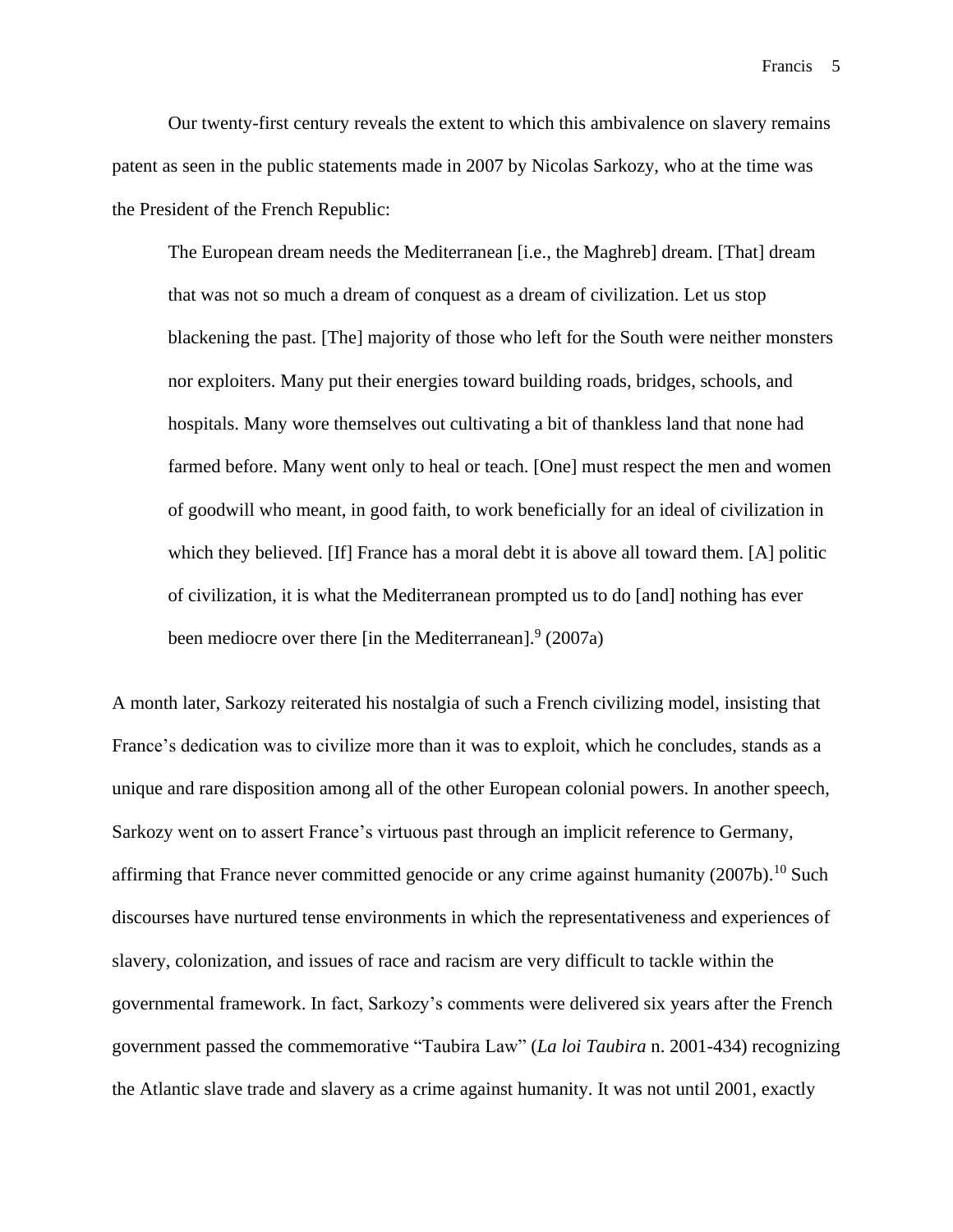163 years after the abolition of slavery, that such a law was implemented, after the due efforts of Christiane Taubira. Born in French Guiana (a former French colony and now an Overseas Department of France), Taubira is the former Justice Minister of France. Five years after the passing of the Taubira Law, May  $10<sup>th</sup>$  was declared "a national day of memory for the slave trade, slavery and their abolition." In 2012, a memorial dedicated to slavery and its abolition was built in Nantes (the largest slave trade port in France during the colonial period). It was only as recently as May 10<sup>th</sup> 2015, that The Mémorial ACTe, a cultural center dedicated to the memory, history of the slave trade and struggles of bondage in the Guadeloupe Islands, opened its doors on the former sugar cane factory site of Darboussier, in the city of Pointe à Pitre.

Lately, various overt forms of racism, xenophobia, and homophobia have shed light on detrimental socio-political facets of France. In 2013, Taubira defended and led the passage of France's same-sex marriage and adoption law (whose supporters commonly named *Le mariage pour tous*). She subsequently became a target of opponents to the law who aimed racist affronts at her. Anne-Sophie Leclère, a National Front<sup>11</sup> candidate, published a picture on Facebook comparing Taubira to a monkey (Stille 2013). The following week, during a protest by "*La Manif*<sup>12</sup> *pour tous*,"<sup>13</sup> a child waved a banana at Taubira chanting "ugly ape, eat your banana!" <sup>14</sup> (Rotman, Faure 2013). These incidents were echoed in the headline of the French far-right newspaper *Minute*: "Maligne comme un singe, Taubira retrouve la banane." "Retrouver la banane" literally means getting back/recovering a banana; so the headline translates as "Crafty as a Monkey, Taubira Gets Her Banana Back" (Willsher, 2013). The second half of the headline also evokes a French expression that means to smile (or to be happy). With this interpretation, the entire headline could be read as: "cunning as a monkey, Taubira is as happy as a clam (or sandboy)." These ongoing "violent racist comments denying [Taubira's] appurtenance to the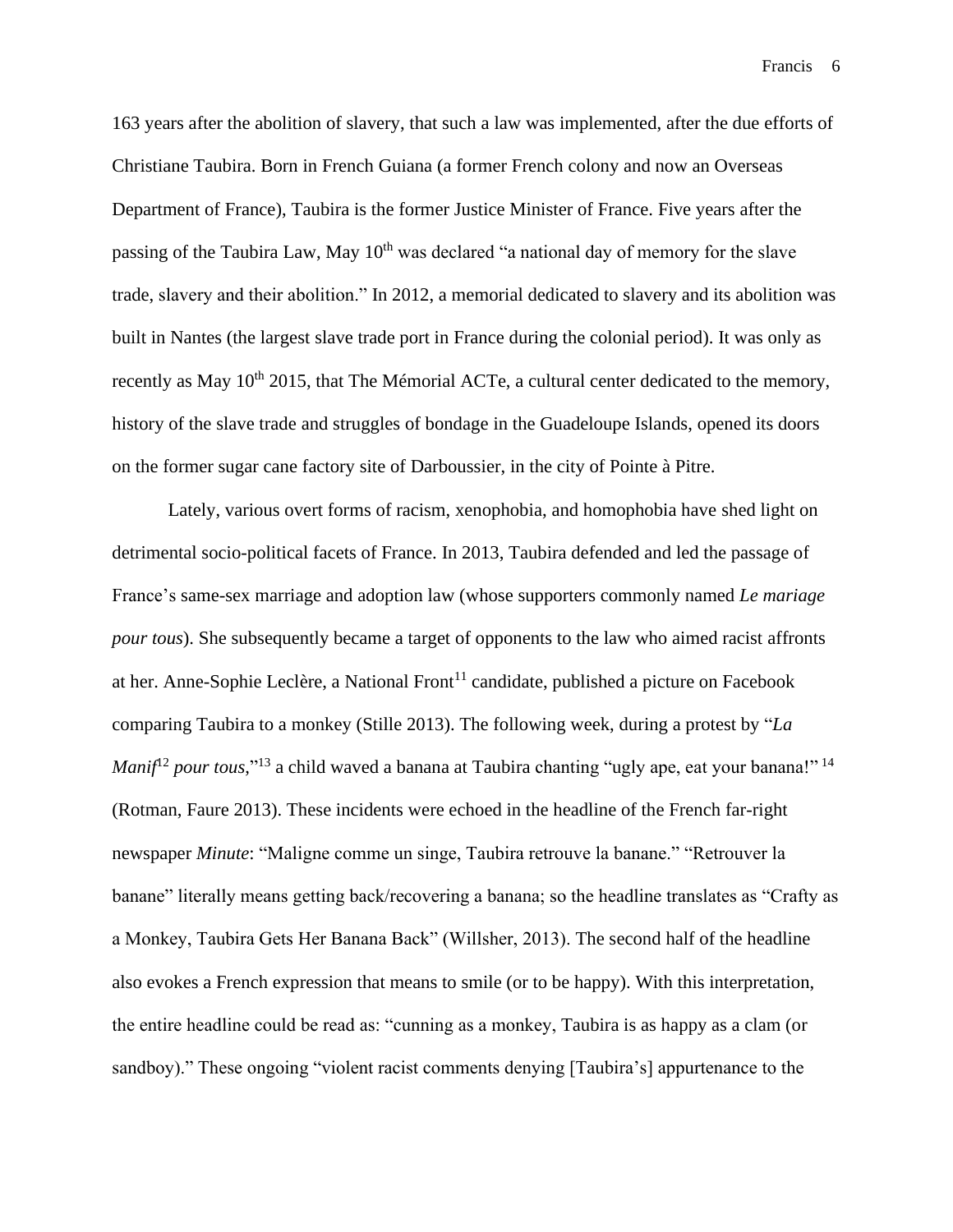human race" (Bonaventure, 2014) are similar to the racist slurs and monkey screeches frequently hollered at French soccer players of color in stadiums across France. In a statement following the legal penalties against *Minute* for their racist treatment of Taubira, the paper's staff declared themselves without regret, claiming to have practiced not racism, but only satire, which is not a crime (Jean-Marie Molitor interview for *Minute*, in *Le Monde*, 2013). <sup>15</sup> If humor (comedy, irony, satire) can be a powerful tool in the communication of ideas, the comedic process can also carry its own pitfalls in its efforts to challenge one's assumptions, subjectivities, views, and orthodoxies. In fact, comedy can be informative, deceptive, influential, or dangerous (as the events surrounding *Je suis Charlie* can attest).

Without the cultural, historical, and socio-political contexts previously presented, it would be difficult to understand the reactions that emerged when it was announced that the film *Case départ* would conjoin a colonial backdrop and the comedy genre. Not unlike conventional discourses, very few French films discuss France's colonial and slavery era,<sup>16</sup> just as there are very few Black actors in the French cinematic arena. Flouting this cinematographic trend, in the summer of 2011, two French actors (of Cameroonian origin) Fabrice Eboué and Thomas N'Gijol co-starred in and brought to the big screen (with co-director Lionel Steketee) *Case départ*, a fulllength movie set for the most part in 1780 colonial Martinique. I find it important to observe the representations of the Black body in pain and its agency as defined by the gaze of *Case départ*'s directors. I analyze to what extent the comedians allow the viewers to understand, identify, contextualize and interpret that pain through laughter. Indeed, what substantial understanding or awareness about slavery survives the comedy and the irony?

#### *Case départ,* **"the Movie of Shame"? : When Laughter Meets Morality and Ethics**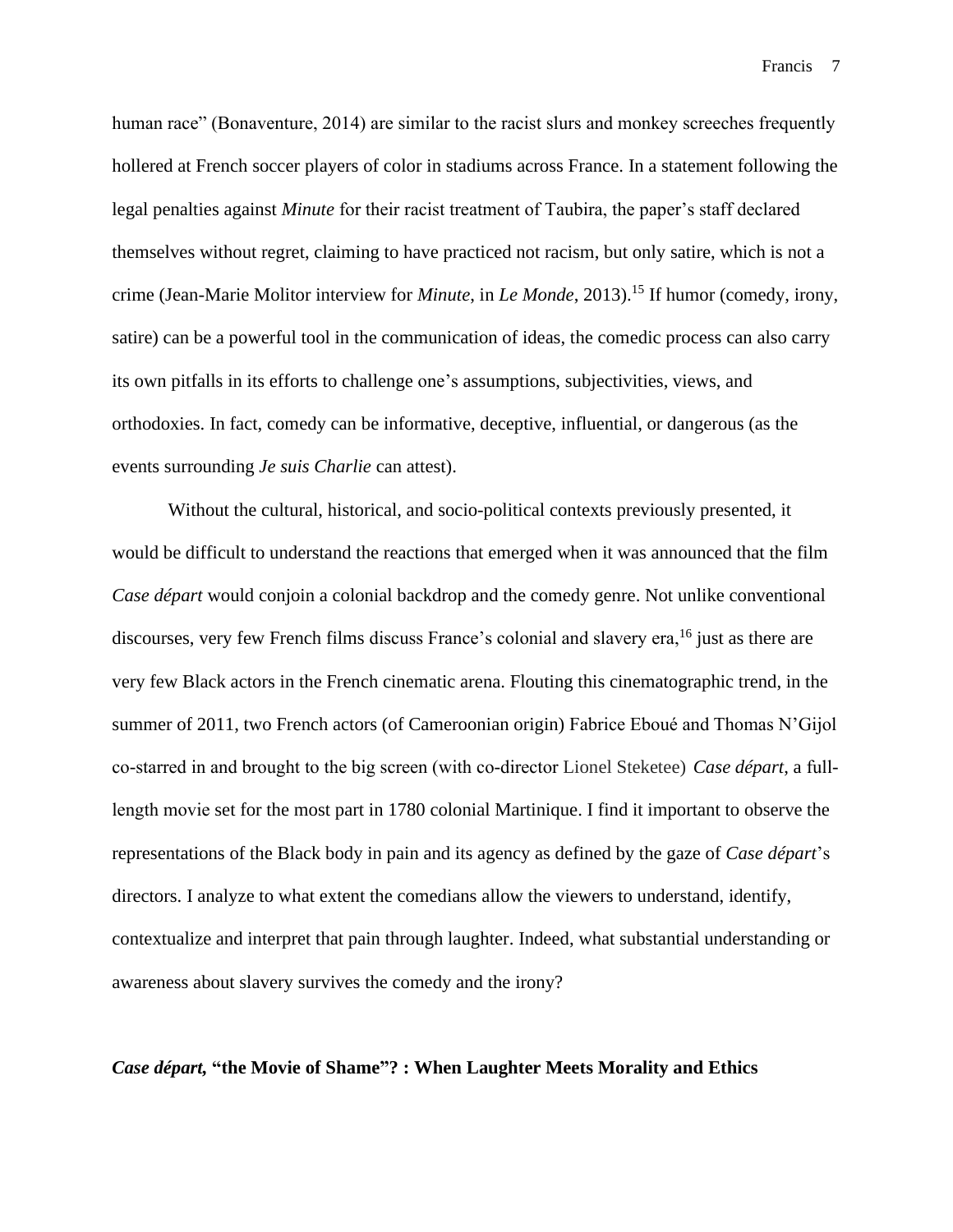Prior to the film's release date, various individuals ranging from bloggers, socio-cultural associations/clubs, or scholars (speaking predominantly from an African diaspora perspective) expressed their outrage on social media platforms. They were shocked that three producers of African ancestry would find the linking between the comedy genre and slavery to be an appropriate approach in France, a country that rarely addresses its colonial past. A Facebook page was created, titled "Let's boycott *Case départ*: the movie of shame." During this period of promotion and marketing, Eboué and N'Gijol responded to the heated commentaries asserting that the movie was not a comedy on slavery, but a comedy that unites people to make them understand issues of identity in contemporary France (Hermer 2011). Asked why the movie was not shot in Martinique, they stated their original desire to film in Martinique, but "being too sensitive to their colonial past, Martiniquans were resistant toward the idea of *Case départ* being filmed on their island" (Allociné); <sup>17</sup> the duo claims in an interview with *Commeaucinéma*, that it was the local whites, or *békés*,<sup>18</sup> who particularly opposed the filming in Martinique.<sup>19</sup> As a result, the decision was made to film in Cuba.<sup>20</sup> These heated discussions and negative attention that took place during the movie's pre-launch period probably boosted the film's promotion. Once released in July 2011, *Case départ* became the leading box office comedy in France, earning over \$15 million in the few months following its opening. The Cannes Festival's positive reactions to the movie and the abounding box office sales (close to 1.8 million tickets sold) affirmed the success of the movie, weakening or silencing the virulent criticisms on social media. Those who disapproved of the movie were often reminded that it was not a historical piece and that they probably lacked a sense of humor. Those entertained by the movie could hardly be blamed, for it is laughter that *Case départ* makes permissible. It was not new to the film industry to examine difficult topics such as fascism, anti-Semitism, or slavery through the lens of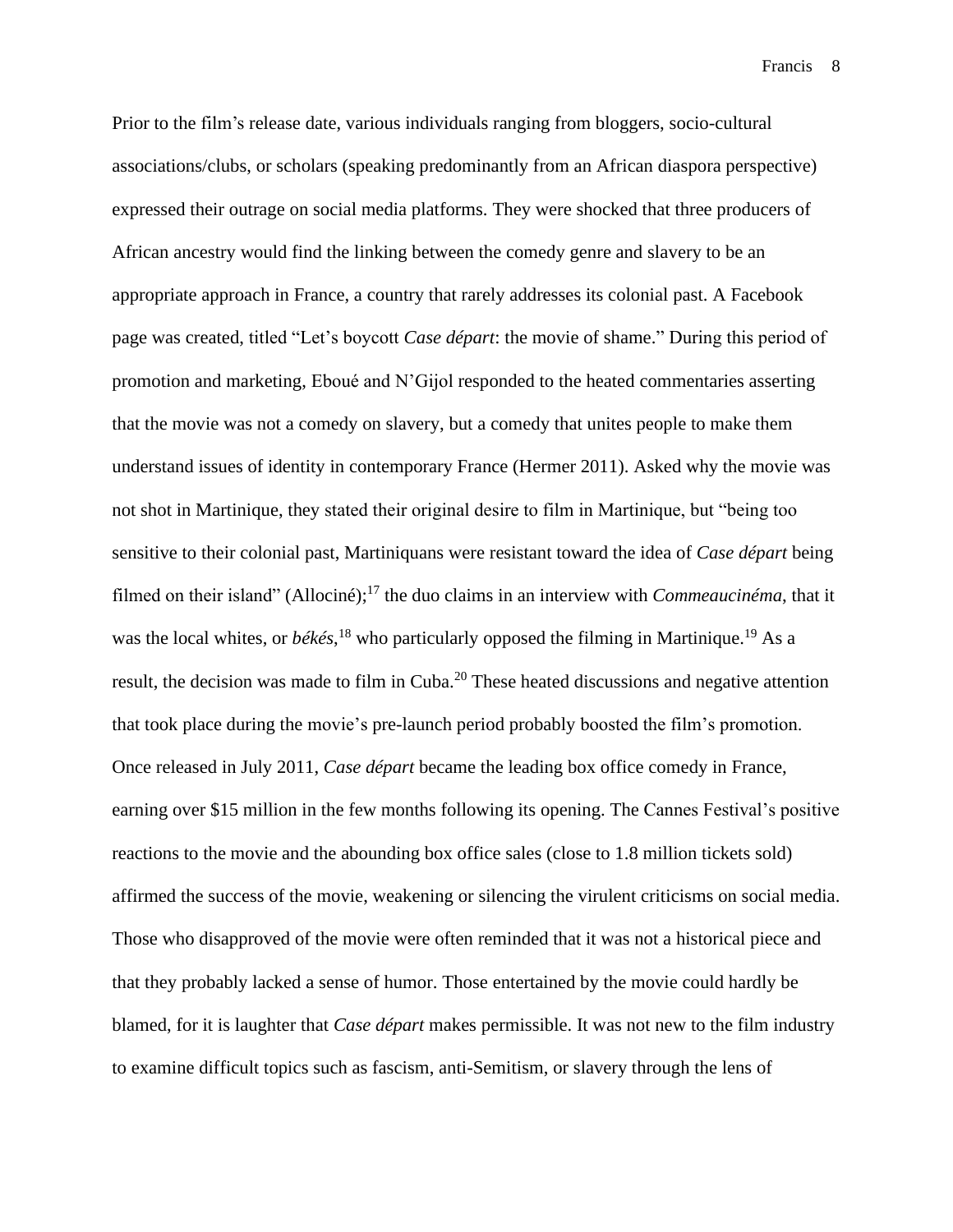comedy.<sup>21</sup> However, the presentation of issues surrounding the topic of slavery through the lens of comedy was a new approach within the French film industry; *Case départ*'s slant was utterly novel to French cinema.

The film's title, *Case départ*, translates as "back to square one," meaning to start from the beginning, the point of departure. In the colonial context of the French Antilles, "case" also alludes to the wood shack in which slaves lived. Nowadays, it is still common to use the term "case (créole)" to refer to a small wooden house.<sup>22</sup> In this context, the title can be interpreted as a *case* (*créole*) serving as the characters' point of departure toward their colonial past. *Case départ*'s plot centers on two Parisian half-brothers whose Antillean father is dying in his home, in Martinique. As they visit him prior to his passing, they are transported back to slavery by the magic powers of an old aunt<sup>23</sup> who is infuriated to see them destroy the sole piece of inheritance left to them by their father: the certificate declaring the free status of their grandparents during the French colonial era (the brothers had destroyed the document for they did not find any financial value in it). *Case départ* uses the ambiguity of time and space with the characters propelled into the past while maintaining their twenty-first century gaze. As we know, cinema can make present what is absent, and *Case départ* gives a vivid presence to colonial Martinique. In fact, most of the film is set in colonial times, with costumes, décor, actions, plot and jokes that are all relevant and coherent to the depicted slave system. It is also worth noting that while *Case départ* is by no means a historical film, to make it pertinent to the slavery era, the actors consulted historians to ensure projecting realistic atmospheres through the costumes, the depiction of eighteenth-century eating practices and ballroom scenes, for instance.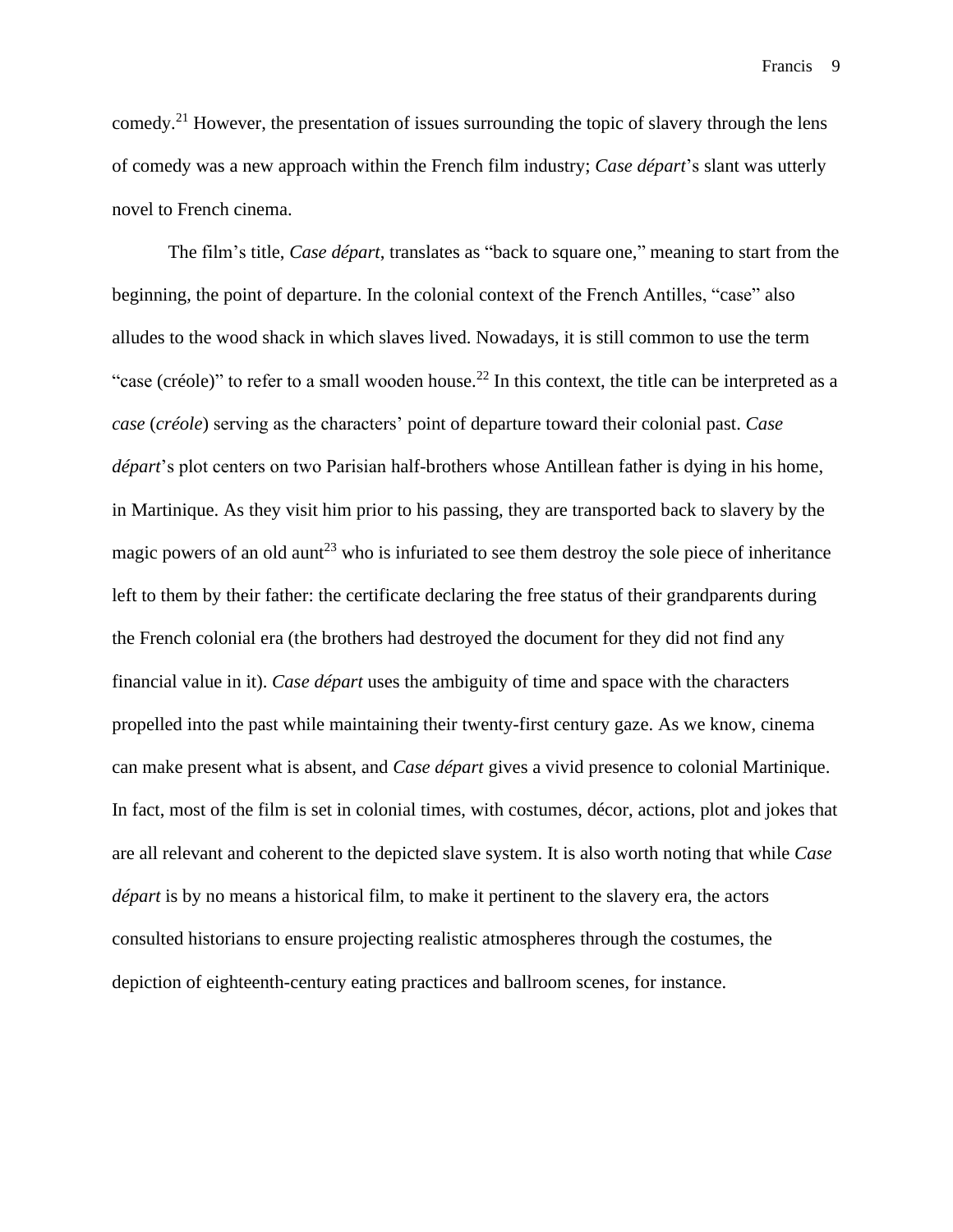The comedy genre probably lends itself more readily than other genres to the analysis of class relations and to the nexus between order and disorder. Comedy is still a big tradition in Europe, especially in France, where half of the film industry's production is comedy. As a genre, comedy deliberately goes against the demands of realism and prides itself on being an arena where repressed tensions can be released in a safe manner. Accordingly, *Case départ*'s icons act out class distinctions (signified by certain cultural referents such as dress codes, linguistic registers, working and living environments), using stereotypes on class, race, and national prejudice that are often meant to foreground or parody such stereotyping. *Case départ,* in essence a "buddy" adventure film, centers on two Black French men distinctly incognizant of their Caribbean roots. Each embodies certain stereotypes; Régis, the wealthy mulatto who denies his Black roots and lacks compassion for the needy, is a "yes-man" to his Caucasian boss and is married to a white woman. The second character, Joël, is a dark-skinned Muslim who harasses a girl for her canteen money (in front of his daughter) so he can pay a bus fine, he also does not want to work, has been to prison for robbing an elderly woman, and systematically blames his problems on racism. In a French context, Régis is thus the bourgeois while Joël represents the scum (*la racaille*). Purposely parochial, the jokes are meant to foreground stereotypes and social class differences internalized within race issues. The film captures class, not just as economic relations but also as power relations with dominant/dominated dichotomies or ideologies. Playing on stereotypes, the directors aim to ridicule behaviors prevalent in contemporary France and to show how current stereotypical discourses used by Black, White and Jewish people are made irrelevant when shifted into the colonial era:

Monsieur Henri (the slave overseer): Get to work, you Negro with your big [*he is interrupted by Joël's interjection*]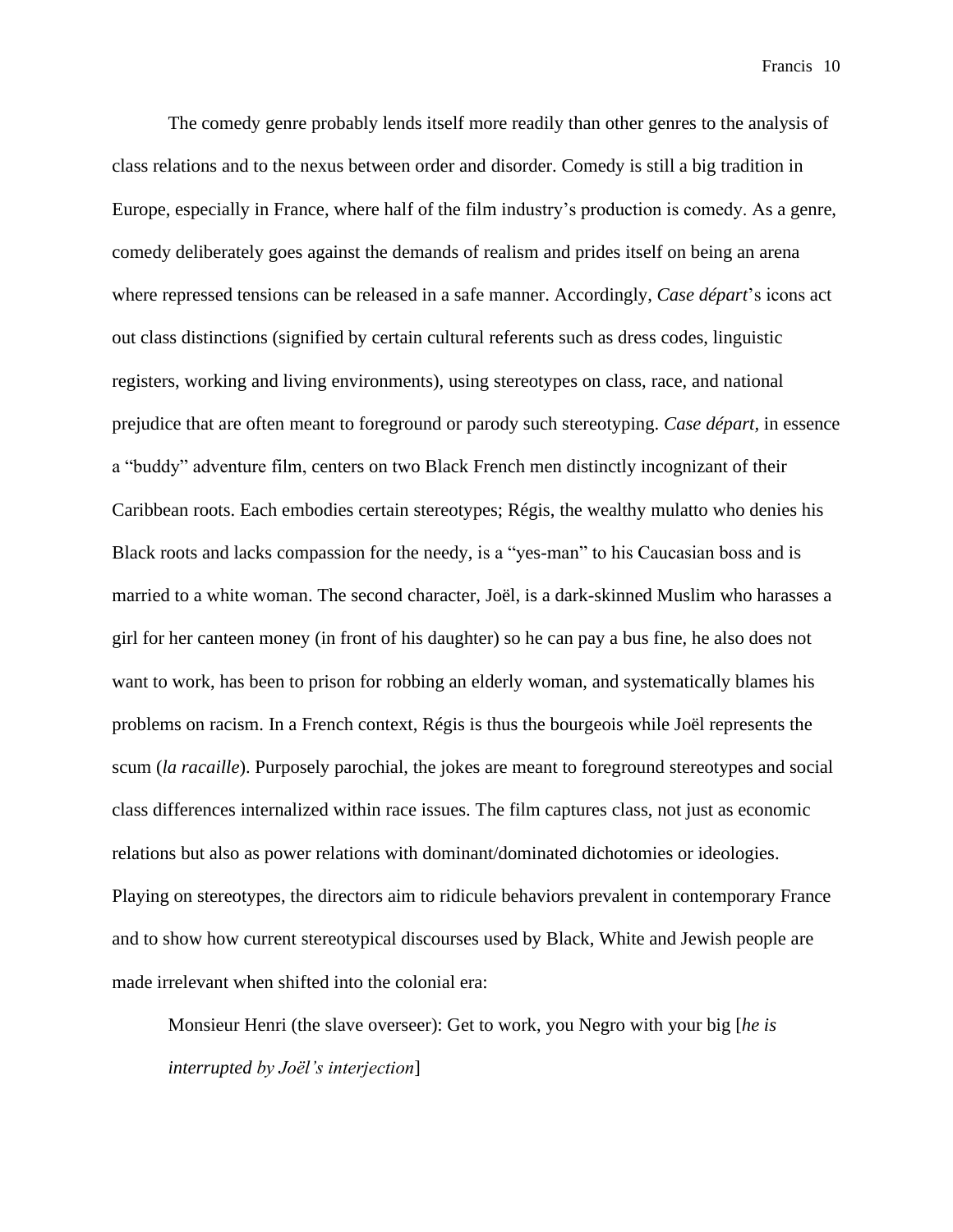Joël: You racist!

Monsieur Henri: What?

Joël: You say that because I'm Black!

Monsieur Henri: Evidently! [*Laughs (long giggle)*] 24

Displaced in colonial times, we see how Joël and Régis are forced to re-negotiate the economics of their now enslaved selves. In fact, as slaves, they are now a fungible property, underprivileged, and forced to provide free labor while enduring the deprivation of all personal or economic benefits (wages, property, freedom of full mobility, and human rights). Chris Bliss reminds us that best comedies and satires have the ability to "circumvent our ingrained perspectives," and to generate critical thinking or greater understanding within an individual, potentially leading to real change: "as the philosopher's stone, [comedy takes] the base metal of our conventional wisdom and transforms it through ridicule into a different way of seeing and ultimately being in the world" (2011). Bliss adds that in comedy,

there is this mental delight that is followed by the physical response of laughter, which, not coincidentally, releases endorphins in the brain. And just like that, you have been seduced into a different way of looking at something because the endorphins have brought down your defenses. This is the exact opposite of the way that anger and fear and panic, all of the flight-or-fight responses, operate. Flight-or-fight releases adrenalin, which throws our walls up sky-high. And the comedy comes along, dealing with a lot of the same areas where our defenses are the strongest – race, religion, politics, sexuality – only by approaching them through humor instead of adrenalin, we get endorphins and the alchemy of laughter turns our walls into windows, revealing a fresh and unexpected point of view. (4)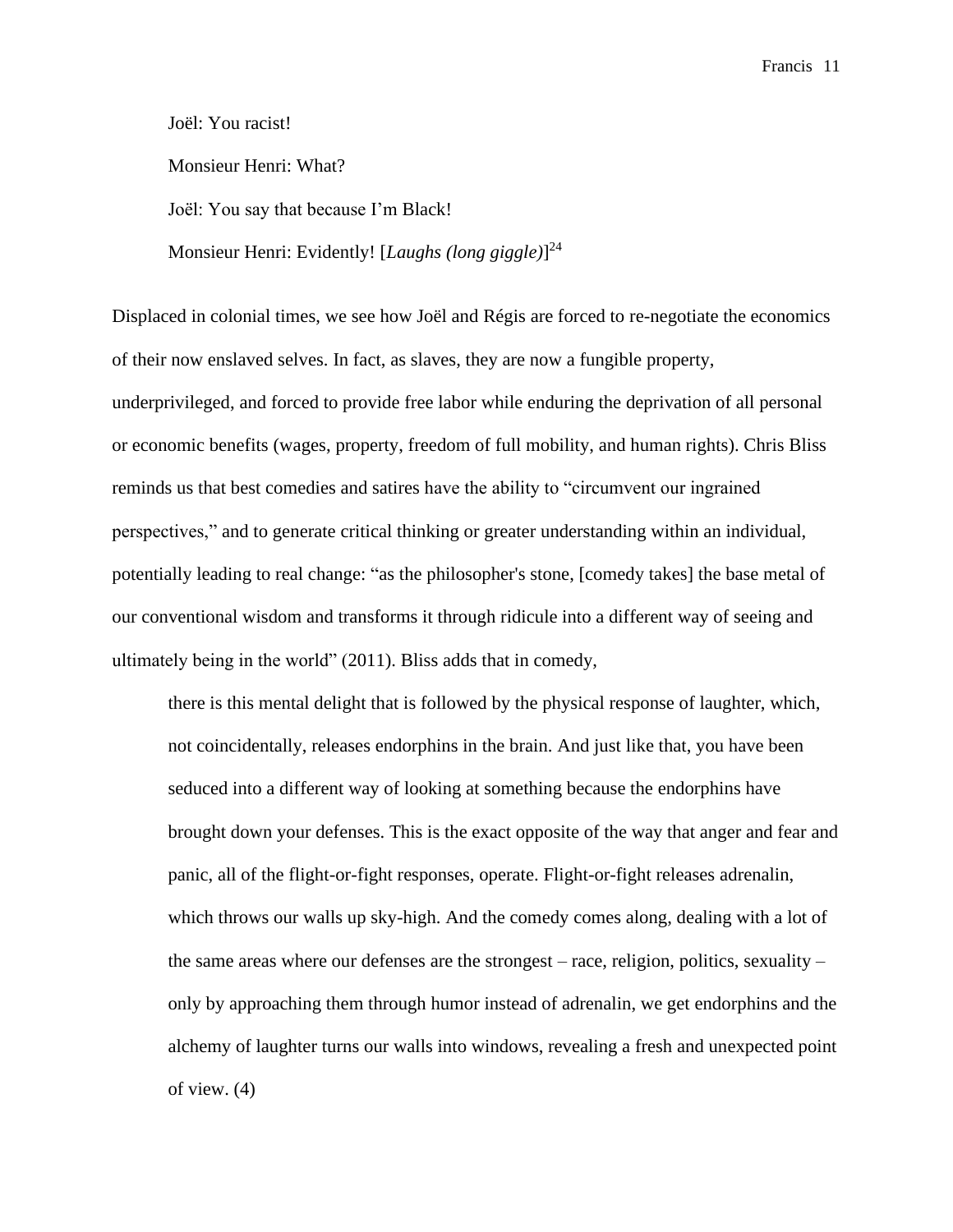Given a French context in which slavery is rarely discussed, as a comedy, *Case départ* carries double-edged implications. While it has the potential to challenge viewers by making them gaze at issues scantily addressed in the socio-political arena, it can also faultily rely on an "assumed" awareness of meaning on these issues on the part of the viewers. In the latter case, the viewers' ability to respond depends on not only their sense of moral and ethical responsibility, but also their basic critical thinking.

The priest: Negroes need simple food because they are simple people.

The son-in-law: As a matter of fact, be careful! By getting too close to them, it might be you that they will end up eating.

Madame Jourdain: Are African Negroes really cannibals?

The priest: Of course! All the more so as if you're lost in the bush, you can hardly escape from a Negro. Their large nostrils confer them a sense of smell much superior than ours.

They can smell you from miles away.

The son-in-law: Should not they start to smell themselves?

[*Everybody laughs at the dinner table*]

Madame Jourdain: The worst part is that some white people beget children with these Negro women. Well, should we consider these mixed-bloods as humans?

The priest: When a horse fornicates with a donkey it never results in a horse but a stupid and sterile mule.

Joséphine Jourdain: What about this gigantic sex of theirs?

The priest: […] It helps them cling to branches like opossums.

Madame Jourdain: […] These Negroes have legs for hands!

The son-in-law: And hands for legs like any monkey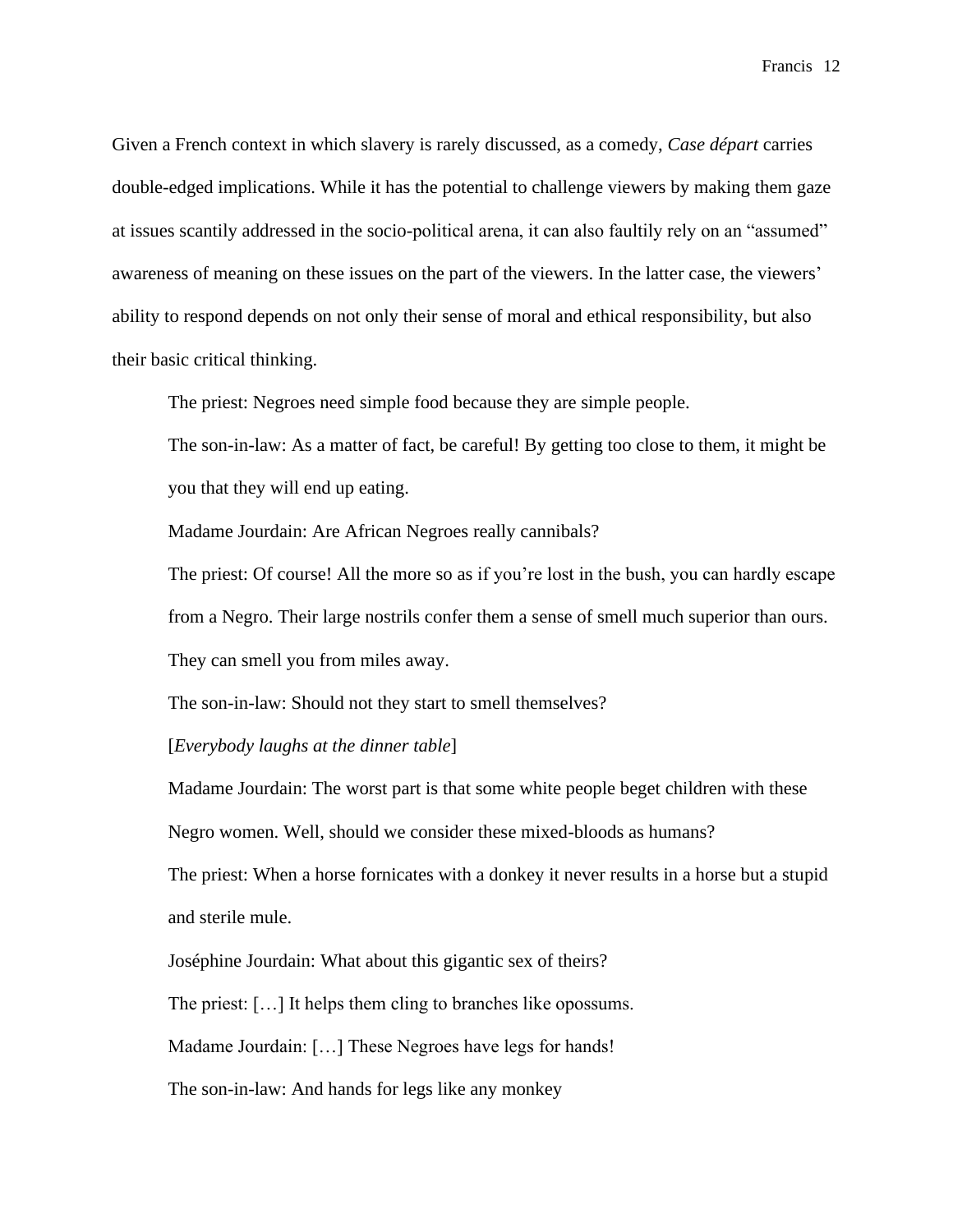### [*Everybody laughs at the dinner table*]

Filled with racist comments, this comedic scene reminds us of the French far-right newspaper *Minute'*s portrayal of Christiane Taubira as a monkey. In fact, if it is true that "every act of communication is an act of translation" (Rabassa 2005), *Case départ*'s comedy adds a complex layer to the depictions and interpretations surrounding the slavery era through deliberate misdirection, ironic stances, tricky verbiage, and provoking depictions (what comedy usually entails). It also reminds us that many people still believe in such fallacies and stereotypes.

The film also takes historical liberties that both confirm and denies common stereotypes of the Jews. In 1685, the *Black Code* (Le code noir)<sup>25</sup> ordered the Jews out of France's colonies, but in *Case départ*, the directors trigger the controversy surrounding the Jews' alleged involvement in the transatlantic slave trade through the depiction of a problematic caricaturized Jewish character. In the film, Isaac,  $26$  a stereotyped Jewish merchant, is seen participating in the slavery's economic system by providing luxury goods to the plantation owner, while also being very sympathetic to the two enslaved brothers whose escape from the same plantation he facilitates. He is later seen feeding the brothers at his house before they continue their escape. In their interview with *Commeaucinéma*, the directors expressed being aware of the controversy on whether or not the Jews were Black slaves' traffickers, to which they contended "finding [this debate] so surreal" querying "how can [one] reasonably debate to know who between the Jews or the Blacks suffered the most?"<sup>27</sup> (*Commeaucinéma "*Interview Croisé" 2011). Subsequently, in the film, Eboué and N'Gijol put in place a humoristic and arbitrary debate on this topic, between the two brothers who come from the future and the Jewish man whose reality is that of 1780, having no idea of the holocaust and anti-Semitism his people will endure:

Régis: Why are you doing all of this for us?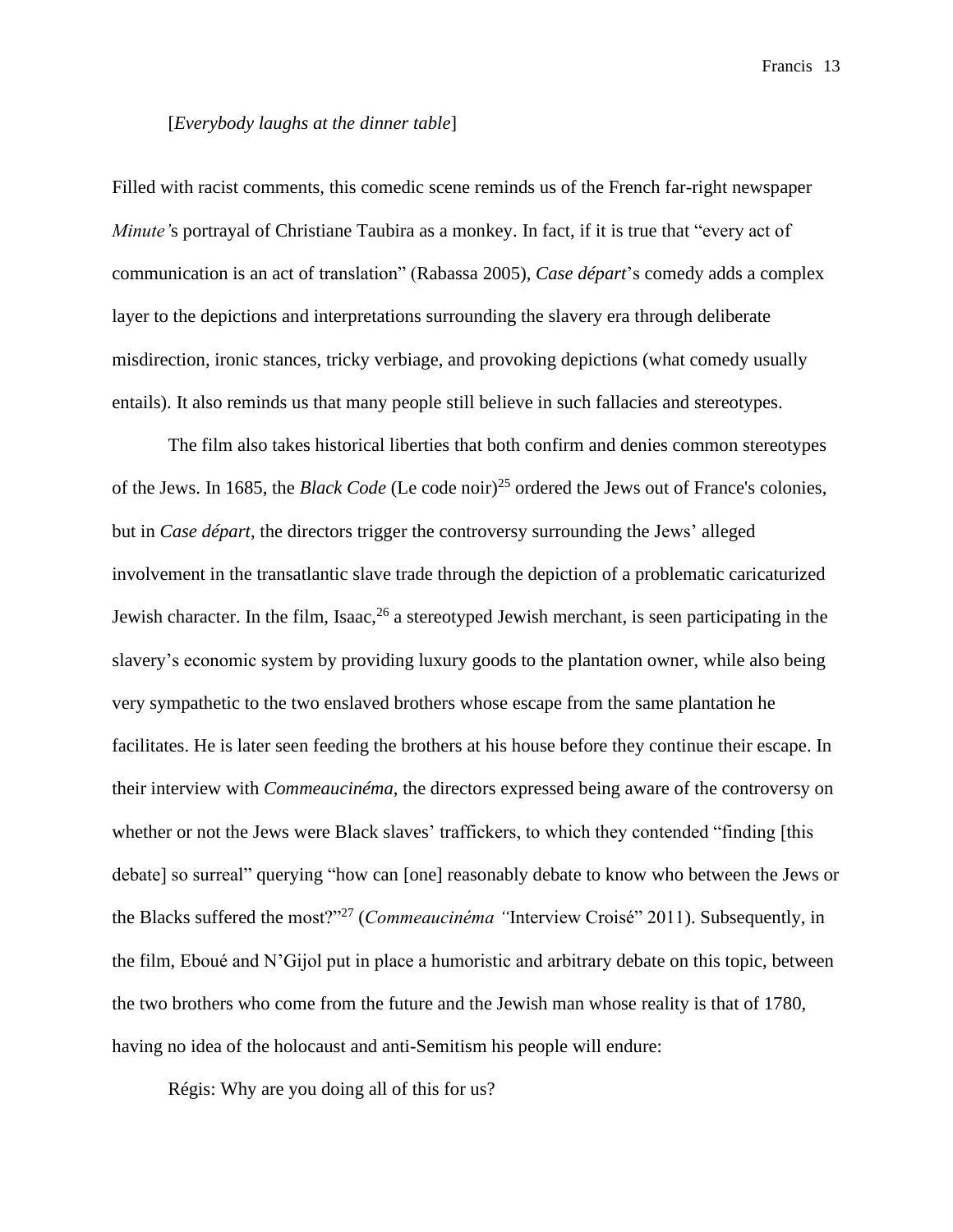Isaac: Because I am a Jew. Do you know what the Christians used to call the Jews? The Negroes of Europe! Your people and mine lived the same sufferings. Régis: Well, anyway, thank you! Joël: You suffered, but it's not preventing you from causing hurt in Palestine! Isaac: What about Palestine? Régis: You idiot! How do you want him to know about this? Isaac: What's happening in Palestine? Joël: Don't worry about it. It's a tense debate; let's not get into it. Isaac: In any event, we must stand together. Two peoples suffered throughout History, first the Jews, then the Blacks. Joël: First the Blacks, *then* the Jews! Régis: Oh no! We suffered more than you did! Joël: I'm sorry, but the enslavement of Black people is the biggest suffering of this century! Isaac: What? We were the first to suffer mass slavery in Egypt until Moses freed us, then it was inquisition, and *we* the number *one* of suffering. Joël: I'm sorry but I just can't let you say that. Régis: […] the Blacks did suffer more. Isaac: I disagree! Joël: Later, when Adolph Hitler comes into the picture, we will be able to talk about it some more. Isaac: Who's Adolph? […]

*Case départ*'s humor is thus essentially sustained by a series of anachronisms that ultimately

force the viewers to revisit issues of racism, labor, identity, and sexuality within satirical and

controversial perspectives. In an interview, Eboué explained:

[During slavery], racism wasn't considered racism. It was a way of thinking. [In the film], our goal was also to say that today, when you are Black, you have a choice, a choice to try to integrate, advance, or to be a rebel, whereas [during colonial times] we were Negroes without any choice. [The goal] was also to go back in History.<sup>28</sup> (*Commeaucinéma*, 2011)

Although comedy intends primarily to make the viewers laugh, it can nevertheless be

misinterpreted by those who are not equipped with sufficient contextual knowledge to critique

what is being presented to them. When ironic racist jokes are added to the mix, the results can be

disastrous. Based on their comments, the directors believe that to some extent all the characters

are portrayed as immoral, whether they be Black, Jewish, or White. By engaging all the

characters in racist or ironic comments, they aim to put all of them at a similar level of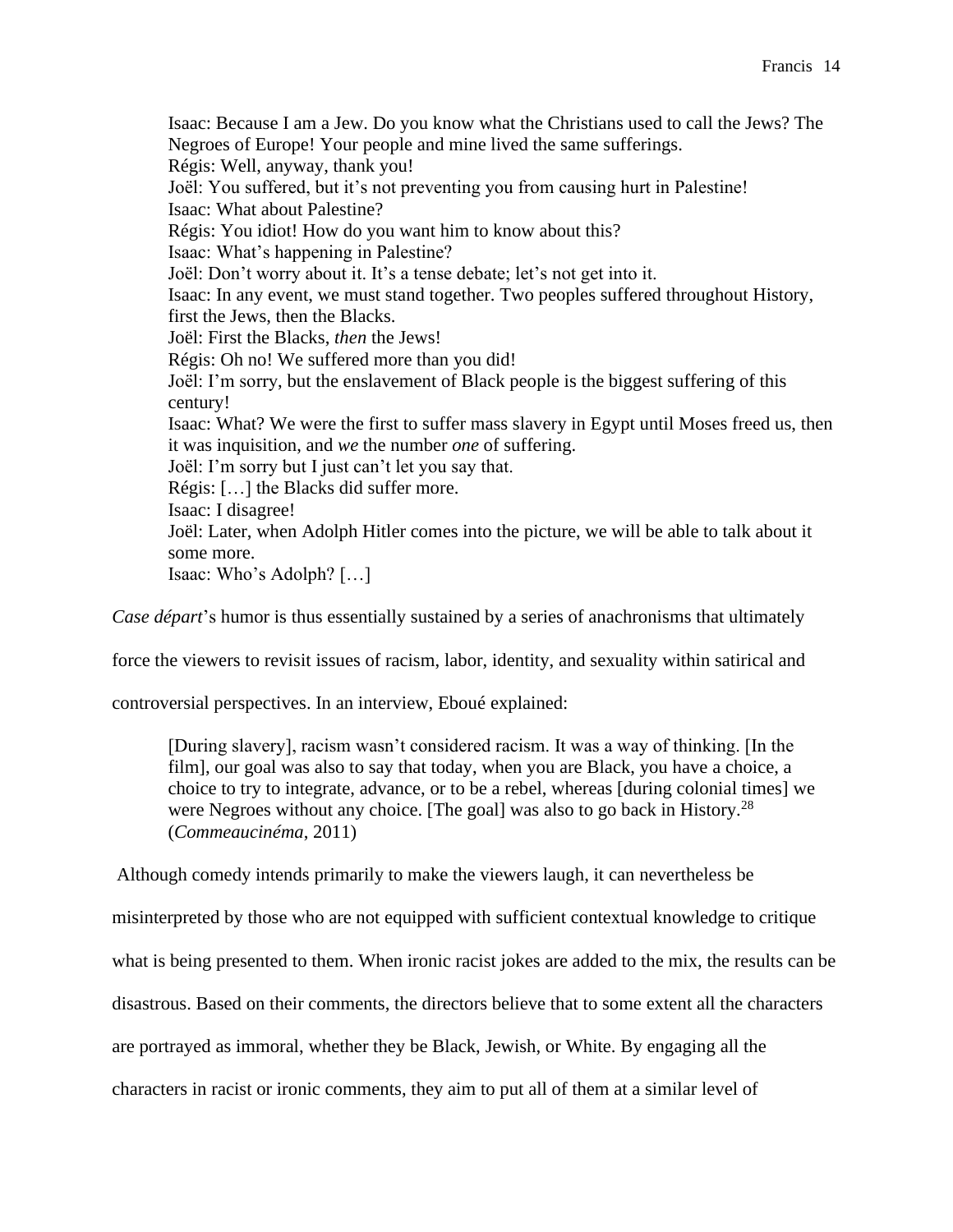despicability. The viewers are thus invited to adopt the characters' positions to get the jokes. Such undertakings constitute one of the potential pitfalls of comedy, since they tend to downplay considerations of privilege, locality, historicity, gender and class stratifications (among others) that shape moral values and interpretations.

*Case départ* might not make fun of slavery. As a comedy, its puns are not declarative (to express what is known to be the case in reality) but they certainly do push boundaries and touch the irrepressible. Yet, not all satire is funny or accurate. Ted Cohen's and Tanya Rodriguez's research on moral psychology and race theory offers interesting examinations on the aesthetics and ethics of humor. They explain that a joke is not good just because it is inappropriate; conversely, that it is inappropriate does not necessarily mean that a joke is not funny (Cohen 84). But appreciating ironic racist humor could involve a lack of empathy toward the reality and horror of slavery. As Rodriguez explains, ironic jokes on race may be acceptable to an audience that already rejects racism (12), and more specifically in the case of *Case départ*, an audience that understands the horror and implications surrounding slavery. But as Rodriguez insists, audiences are comfortable with such jokes precisely because as individuals they feel self-assured in their own rejection of genuine racism and possess an understanding of their space of privilege (ibid). The problem is that this does not (and should not) apply to all viewers. As Henri Bergson argues: "the comic demands something like a momentary anesthesia of the heart" (5). It is understood that through ironic racist jokes, the film can unwittingly create a "forsaking of empathy" (Rodriguez 14), given that the viewer can distance him or herself from the feelings of those affected by slavery, lashings, and colonial domination. The viewer could become in such a case a spectator complicit in the horrors of slavery.

Most of the negative press associated with *Case départ* focused on its abject moral and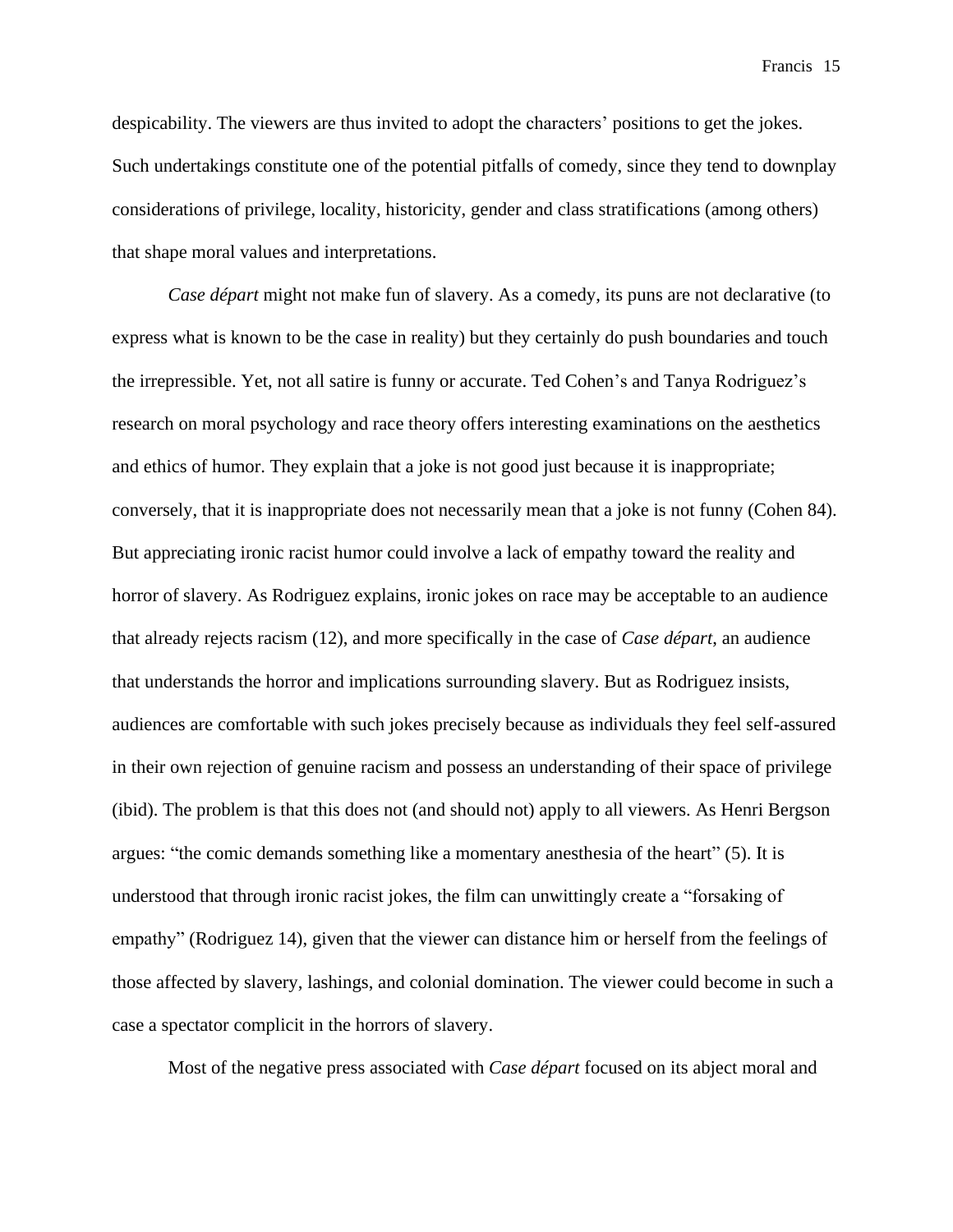ethical essence because it "made fun of slavery." Such criticisms might reside in the fact that the filmmakers insisted to have only used slavery as a secondary backdrop, when in reality the colonial setting stands as the core of *Case départ.* In fact, their simplified depiction of slavery can hardly be measured as a meek background. It is within such aesthetics and positioning that the directors present complex issues of identity, class, racism, gender and sexuality in both colonial Martinique and contemporary France. These issues are without doubt relevant to the socio-cultural tensions we continue to witness in France and between France and its former colonies. Humor, as I argued, can offer efficient and safe methods to address such issues, which is why *Case départ*'s humoristic alternative could stand as suitable. Yet, this diluted presentation of bondage might prevent the audience from experiencing the empathy toward the condition of slavery that is essential to the brothers' identity formation. It is, however, inaccurate to argue that *Case départ* makes fun of slavery *per se* (as I propose to further explain in my next section of study). Rather, it sells laughter and mockery regarding selfhood, immigration, and racism and, as such, the directors attained their goal, just as the entertained viewers probably got the laughter they expected and purchased.

#### **Slavery through Depictions of Business and Economic Transactions**

The directors received harsh criticisms for their buffoonish interpretation of Black people within the colonial setting of their film. These comments are rooted in the flawed narratives found in mainstream discourses. They are also rooted in a desire to correct and/or revise historical misrepresentations and exaggerations via a shift in representations and commemorations of blackness – as resistance, nobility, and magnificence. Indeed*, Case départ*'s negative criticisms also derive from apertures, *lacunae*, and urgencies to develop a shared consensus and a truer face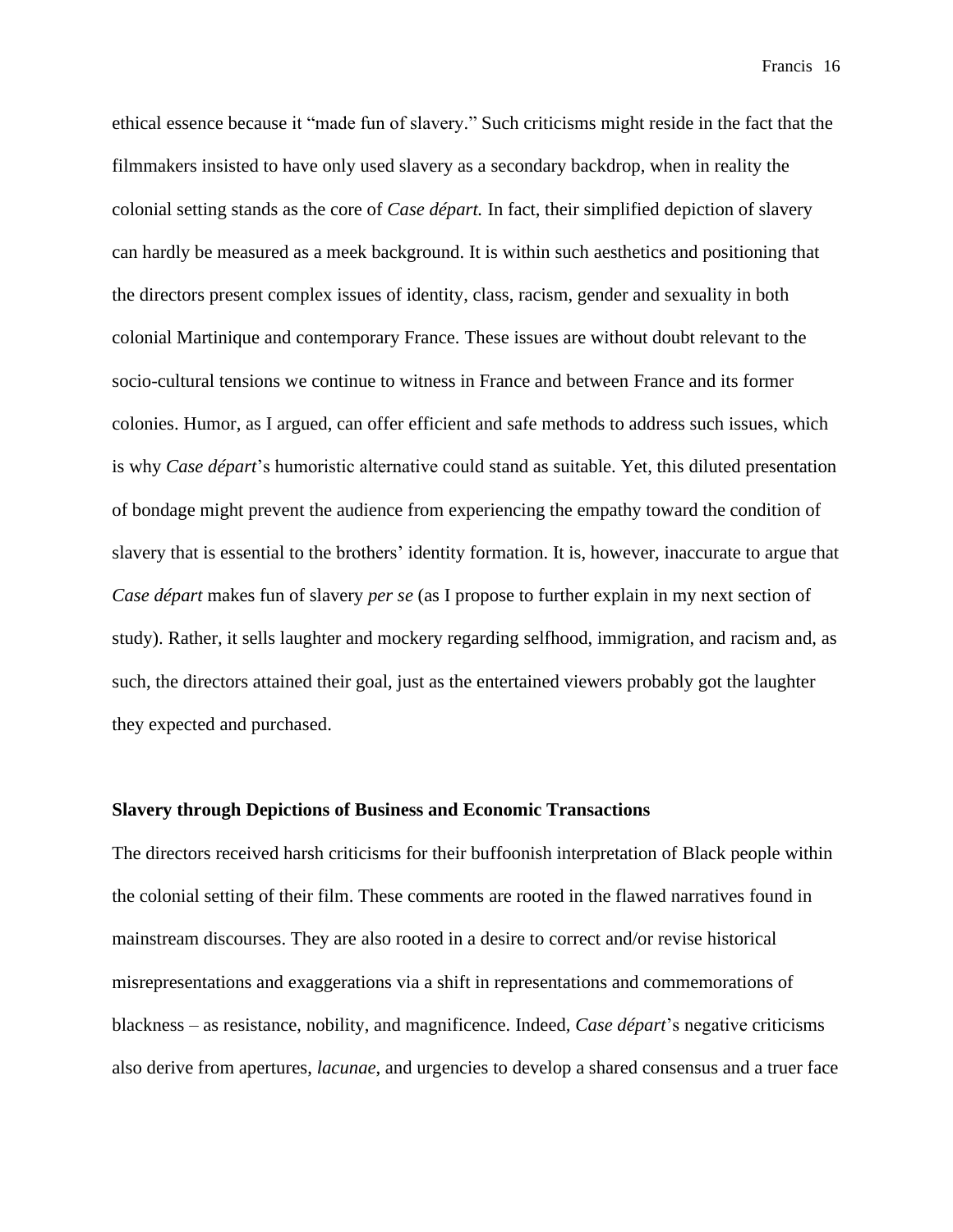to admittedly negative features of French colonial History. In addition, because Fabrice Eboué and Thomas N'Gijol are of African descent, this certainly brought other sets of expectations. Named "Uncle Toms," "bounties,"<sup>29</sup> "Black faces," and "a disgrace to their Black ancestors," most negative remarks found on social media condemned the fact that two *Black* men were insensitive and found humor to be an appropriate choice to bring the French colonial era – an era largely characterized by the presence of slavery – to the main screen. *Case départ*'s controversy reflects the unaddressed chapters of a French colonial history in relation to which humor seems inappropriate.

In *Case départ*, we also observe a blurring between business acumen and the economics of slavery*,* which is best illustrated when Régis uses the talents he gained as a twenty-first century mayor's office employee to please his plantation white master and negotiate for certain privileges or his choice of corporal punishment. For instance, he avoids the torture of lashing, not knowing that branding would be the alternative. It is often Régis who negotiates on behalf of Joël. Furthermore, we witness their negotiation with the plantation owner, regarding the reallocation of the certificates of freedom they received for rescuing his son Victor, who almost drowned in a river. The child's name is a direct reference to Victor Schoelcher, as stated by Eboué and N'Gijol in various interviews. Named France's Undersecretary of the Navy and the Colonies in the nineteenth century, Victor Schoelcher headed a commission charged with drafting a decree abolishing slavery in the French Caribbean. Schoelcher is habitually depicted in monuments and mainstream historical narratives as the heartfelt white man and beneficent savior who liberated an entire Black people from bondage. In recent years, French Caribbean union-run education groups and associative movements (of descendants of slaves) have started to depatronize and de-reify Schoelcher's figure in a creole slogan "*A pa Schoelcher ki libéré nèg*" (It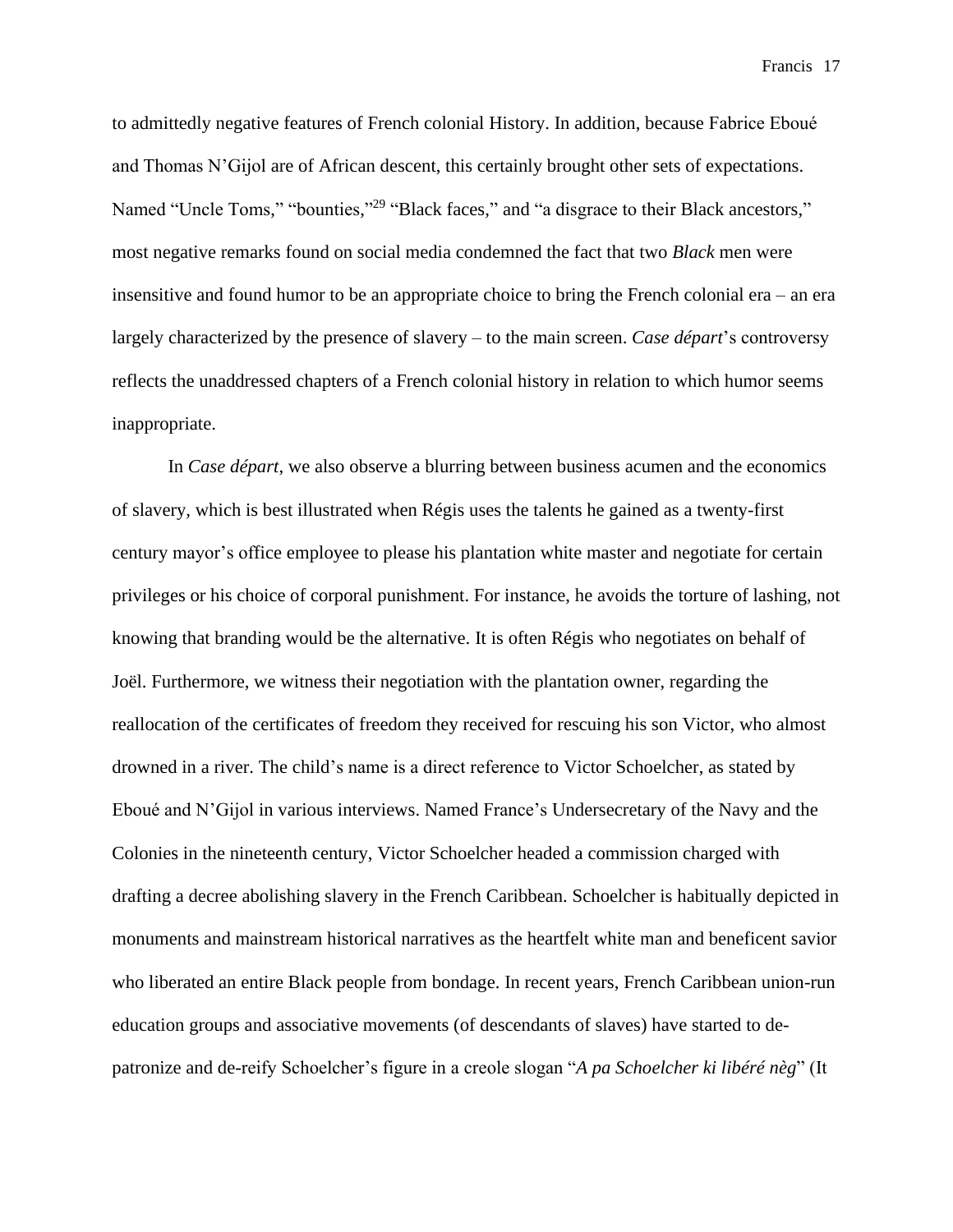is not Schoelcher who freed enslaved people). The process stands for an acknowledgement of the considerable and active roles that slaves and Maroons played in achieving their own freedom. In *Case départ*, Régis and Joël position themselves as those who inspire Victor's propensity and largesse regarding slaves and their freedom.

Among their fellow slaves only Régis and Joël seem capable of participating in political intrigue. We also observe a lack of communication between the two men and the other slaves. As a result, the characters' identity formation (claimed to be necessary through a return to slavery) is not built on the slaves' sense of solidarity and community building. The latter are unique facets of slaves' capacity to survive (and rebel) in the stifling dynamics of the slave trade and slavery. There is therefore no clear resistance from the two men against slavery as an institution. In fact, *Case départ* itself does not challenge this institution and probably never intended to.

*Case départ*'s narrative device of time travel serves as a means to carry out an investigation into identity as well as a mechanism for observing certain social values. The fade/dissolve effects created by the smoke coming from the pipes of both the old mysterious aunt and that of Monsieur Henri ("the overseer") respectively bring Joël and Régis to 1780 and back to the twenty-first century. Their return to events of the past is hermeneutically determined for it produces, in the end, an elucidation. Thus, Joël and Régis' transportation to the slave era is supposed to bring truth (on their sense of self) and shed light on issues of class and race. Slavery is personalized and seen through the eyes of the main characters. The ideological and nationalistic implications of the return to the past are evident. By framing history as an individual experience and because the film is a return to colonial times, history can become didactic: a moral lesson. Alternatively, it can lead to identification with a national ideal. As a matter of fact, back in contemporary France, the brothers seem to have gained a better understanding of their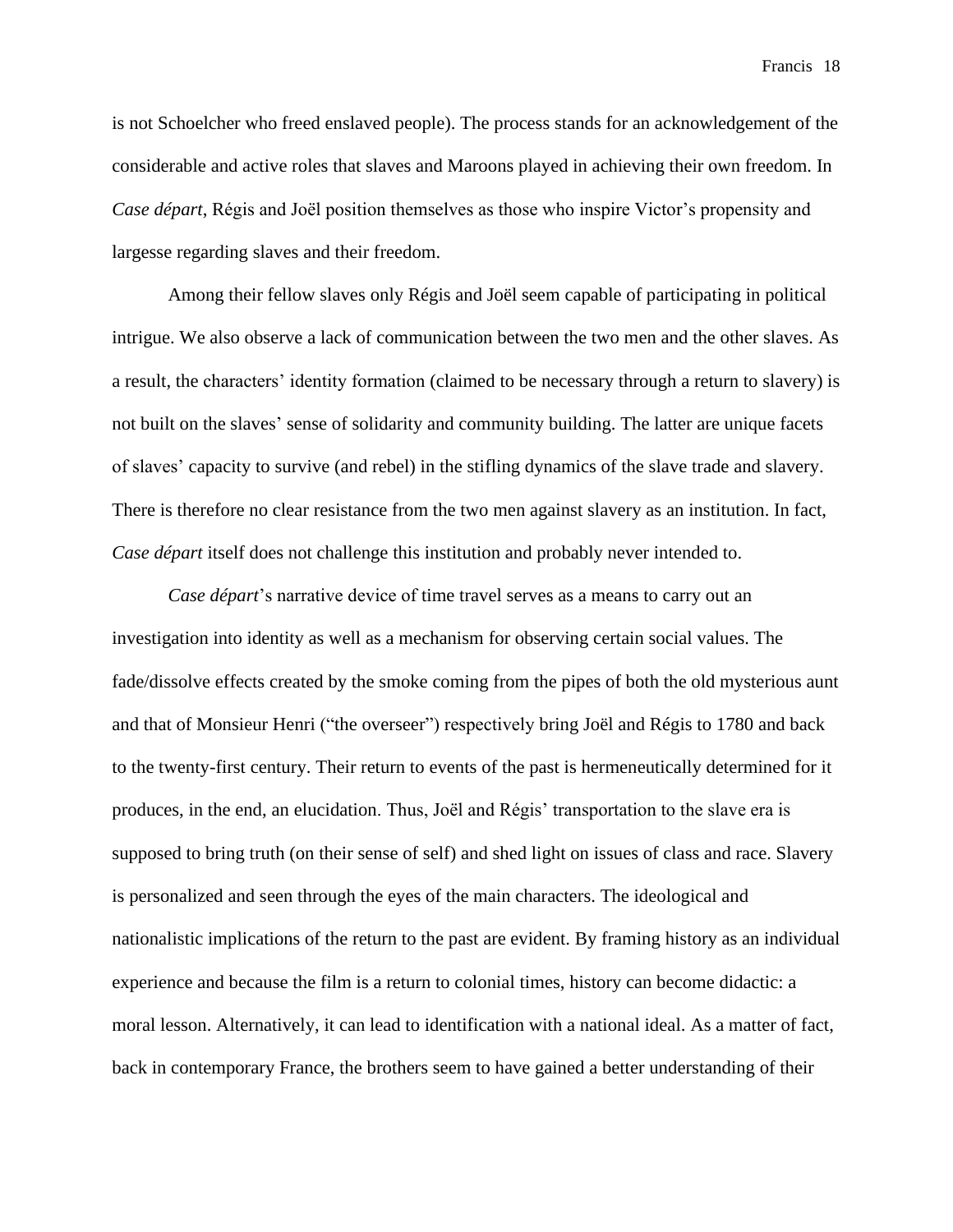identity, which contributes to their better fit in the French national landscape. This renewed look at the present via the past is what we see at the end of the movie.

In the film, the classism within colonial society writ large is clearly based on slave workers alienated from the commodity produced, a commodity that is destined for the market and for the profit of white people. In the twenty-first century, Joël, having reached a new sense of identity, is now working on a construction site and getting his minimum wage check. His work still contributes to the profit of others, based in part on the repression within his wages of the profit margin. While Joël fusses about his minimum wage paying job, he most importantly chooses to stay employed. As such, *Case départ*'s *dénouement* presents Joël and Régis as being redeemed. In this fashion, Joël's work ethic mirrors that of Régis, who for his part seems to have lost his "béni-oui-oui" (yes-man) attitude toward his white boss and gained some of Joël's rebelliousness. This is observed when Régis demands that his white boss respect him by showing him a Fleur-de-Lys hot-ironed on his buttock (the brand he received when he was enslaved):

Boss: Hello my lil' Régis! How was your trip to the Caribbean? Régis: It went well thank you. Boss: Were they on time for the funeral? [*Laughs*] What?! It's a joke! Did you leave your sense of humor in the Caribbean? Régis: No it's just that coming from your mouth I don't find this funny […] I'm not your nigger, I'm not your servant, alright? Boss: But, what's wrong with you Régis? Régis: Let me show you something. Boss: What do you want to show me? [*Régis pulls down his pants and shows his behind*] Boss: What the fuck! Régis: So from now on, you'll have to learn to respect me, okay? Have a good weekend.

The estranged and troubled half-brothers are finally companions, complementing and better understanding each other. Once the characters return from slavery, they are mythologized into "better, improved Black men." They are portrayed as better sons, fathers, and romantic partners (in the case of Régis with his wife).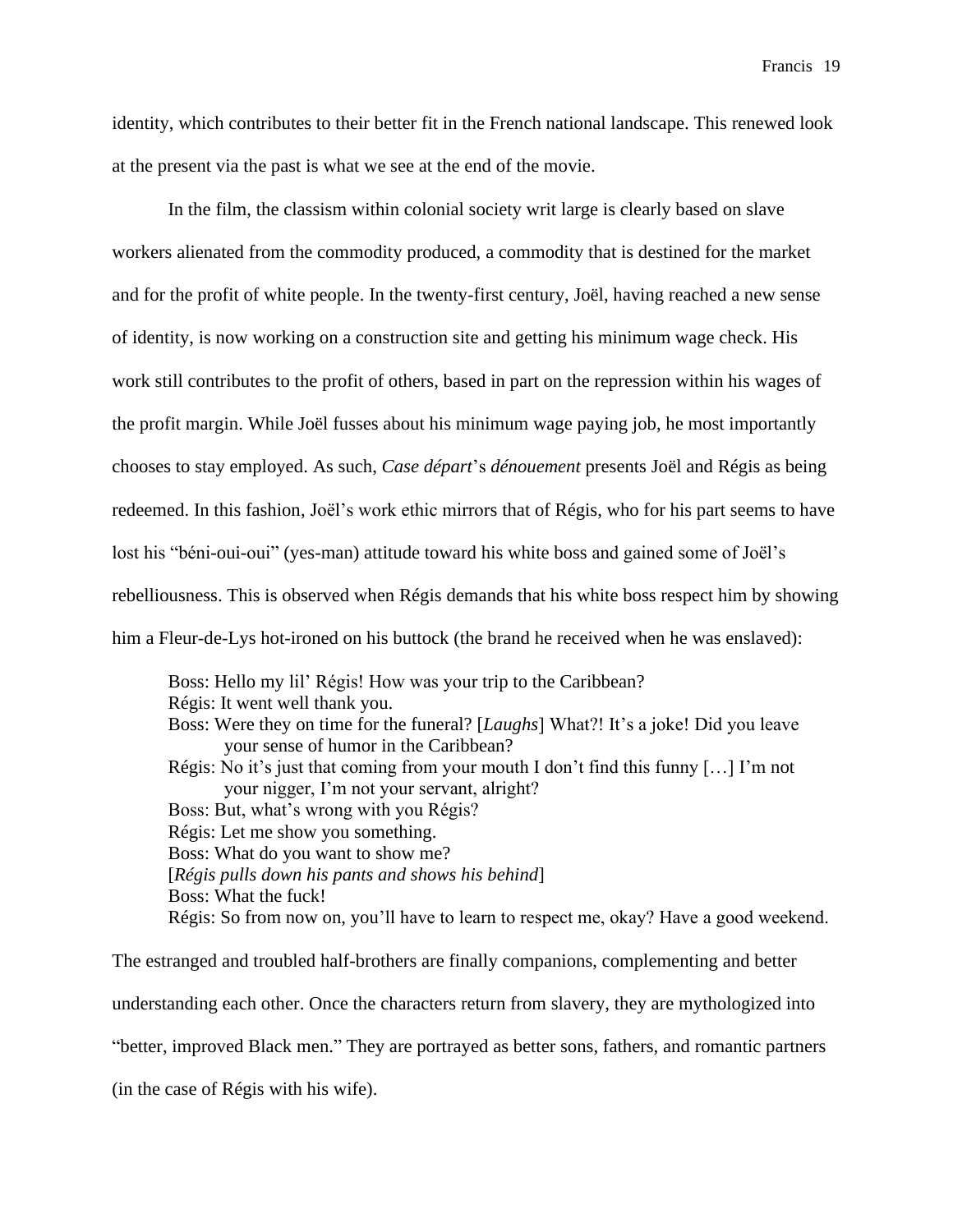*Django Unchained* (see relevant essay in this volume), the comedic spaghetti Western directed in 2012 by Tarantino regarding antebellum Mississippi, maintains an unflinching (and controversial) exposition of slavery's horrors. Indeed, the violence against enslaved Blacks is real and raw in *Django Unchained* through the various paraphernalia of slave torture (among other things). This does not happen in *Case départ*, in which lashings, for instance, are barely shown on screen. Instead, during acts of torture, the camera focuses on the masters and their mundane discussions. In parallel, the comedic intention of a scene like this one disembodies the cruelty of the lashing, preventing both the heroification or the potential of defiance by the Black individual, just as the scene removes the victimization of slaves or the Black body in pain as an object of interest (or shock) to the viewers' gaze. Although the slave owners' idiocy is captured through a silly and grotesque parody of European aristocratic society, the gags – nonetheless – hardly capture the politics of exploitation, brutality or resistance that are part of the economics of colonial and post-plantation systems that still affect descendants of slaves today. Similarly, the film's depictions of the Maroons muffle the militant, abolitionist, revolutionary movements, and resisting Blacks in colonial Martinique. We observe this process in the scene that follows the brothers' second escape, when a group of Maroons frees them from the slave hunters and invites them to their secret site in the woods. As they gather and rally to express their resistance and actions to eradicate bondage (massacre all the White people that indulge in slavery), Régis refuses to offer his collaboration noting the extremism of their agenda. As a result, the Maroons evict the brothers from their group. During the scene, the caricaturized Maroons are epitomized as savages and their verbiage of resistance presented as simplistic, and in which their principles of freedom are revealed as frivolously sectarian. For example, to welcome Régis and Joël, the leader intends to rename the brothers with free African names, but foolishly chooses to rename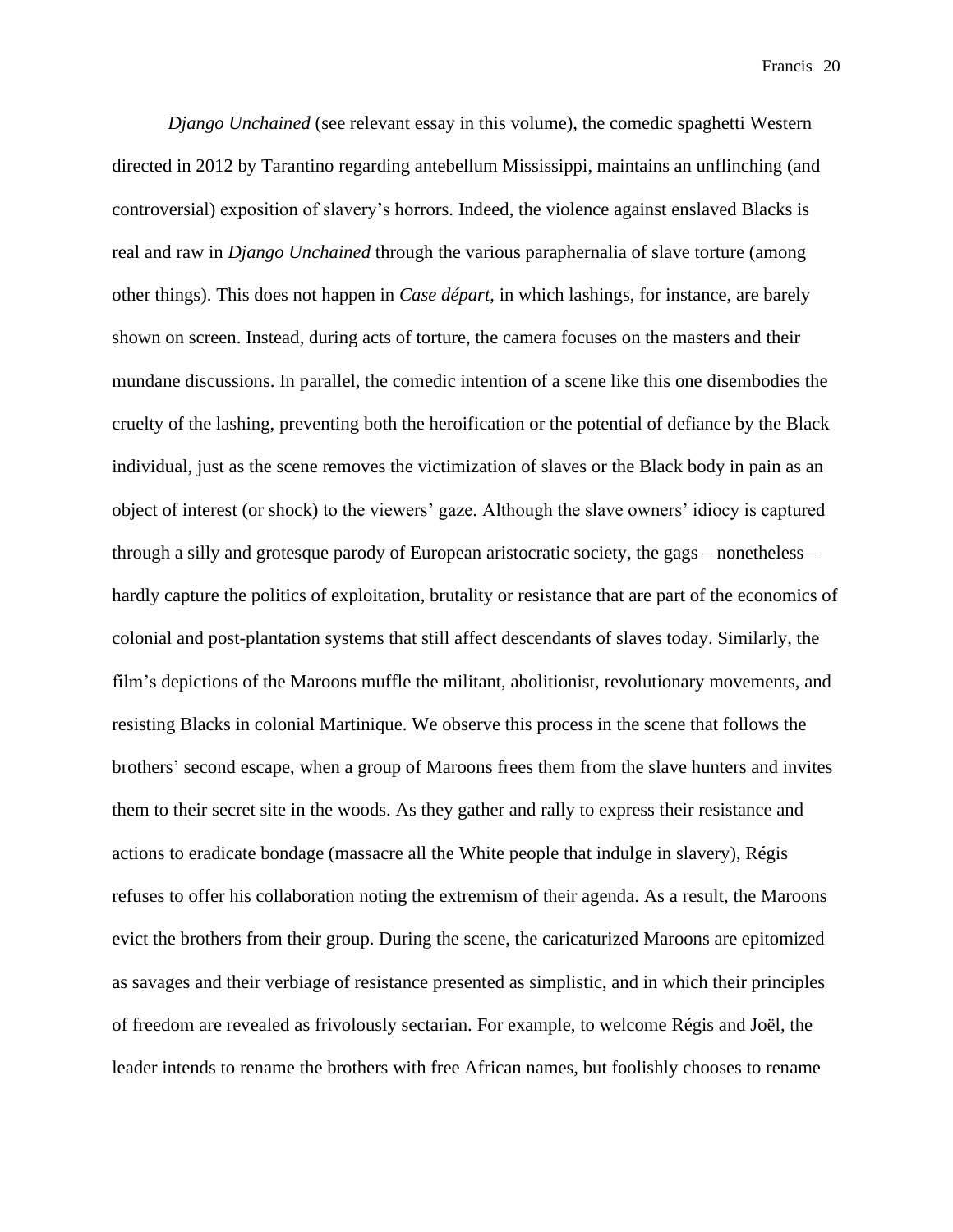Régis with an enslaved name "Jean Moulin." The scene could be interpreted as the Maroons being estranged to their own African history and traditions. Although the directors believe they used a colonial past to clarify present attitudes and offer some moral reasoning, colonial Martinique becomes in the film an ambivalent metaphor that comments on contemporary times, rather than being a space of critical reflection on past, present, and future. Built on ersatz politics, the film's colonial journey seems out of touch with the estranged performances of awareness and self-consciousness provided in the end. Such politics are too narrowly construed to effectively suggest comprehensive interpretations on culture and identity formation within colonial and modern praxes.

#### **Representations of Pain, Sex, Gender and Power**

*Case départ* emphasizes the perspective of the slaves' white overseer, Monsieur Henri. We are also put in the presence of white slave hunters depicted as sociopaths and sadists who seem to prefer inflicting pain rather than producing profit (their sadistic desires are however never fully acted upon in the film). Under their control, the Black slaves are physically and psychologically abused more for pleasure and leisure than for their labor. In another scene on a sugarcane field, the camera angle reflects Joël's perspective as he witnesses what he perceives as the act of fellatio between two male slaves; he proceeds to videotape the act on his cellphone. The scene is comedic because in reality the two men are resting: one (a slave named Isidore)<sup>30</sup> is seated and eating some sugar cane while talking and facing another fellow slave who is leaning against a pole. In the spotless and romanticized plantation, depictions of slave labor seem secondary and parodic. The slavery of the film, then, can be perceived as socially acceptable and benign. Such a representation could suggest the efforts of the filmmakers to produce a marketable commodity.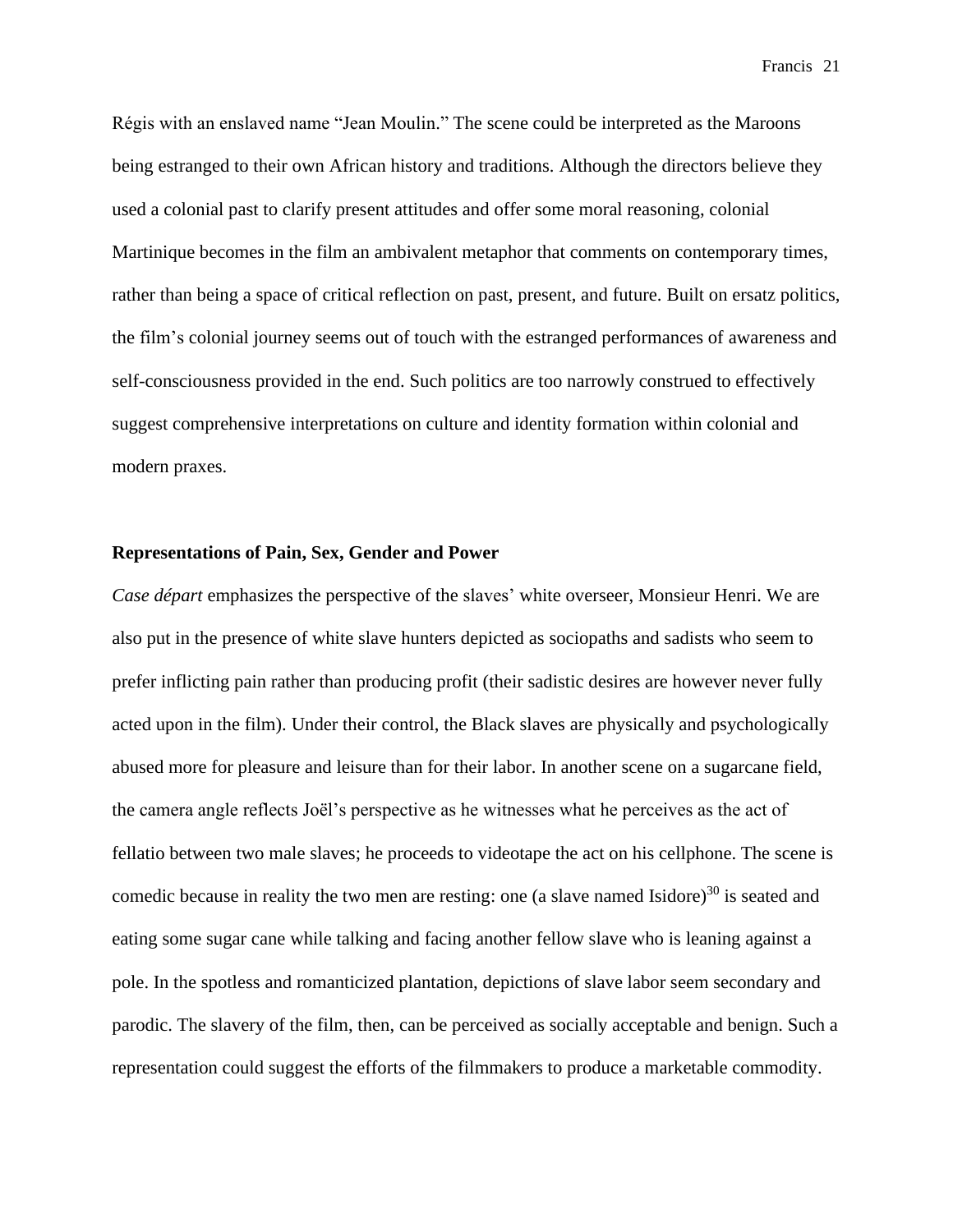The dominance of Monsieur Henri's male subjectivity is a gaze that seems motivated by a fear of castration or obsession with Black slaves' overpowering sex size, which nourishes both his desire to control/punish Black men as well as their "big cock." When Régis is promoted from a domestic slave to slave overseer, Monsieur Henri violently grasps and corners him while yelling: "Listen to me you Negro, it's not the size [of your cock that counts], you understand, do you understand? It's not the size that counts!" Consequently, when he punishes them, he always voices controlling their "big cock." In addition, a slave hunter in the movie is depicted as having a fetish for cutting slaves' feet. The fulfillment of this pleasure eliminates the politics of his profession within the system of Economic Slavery. Furthermore, the role of women merits attention. Joël's mother is hyper masculinized (as seen in the scene when she beats him up and tells him that she will kill him), while the half-sisters are noticeably silent and quite paralytic. We only hear them cry of sadness at their dad's bed and they have no say in their inheritance. Rosalie, $31$  the enslaved grandmother (depicted in the film's colonial era as a young woman), has little narrative presence of her own. She is essentialized, while male characters are constructed and conceptualized in greater detail. Patriarchy is therefore valorized and Rosalie is a socially sanctioned object of the erotic gaze.

Thinking that Isidore their grandfather is homosexual (since Joël believed seeing him performing fellatio on another male slave), Régis and Joël trust that they must "fix this error" since their family line would be destroyed and they would never get a chance to be propelled back into the twenty-first century. For the two brothers, resolving Isidore's (mistaken) homosexual problem amounts to the film's dramatic quandary. They use rum to intoxicate Rosalie and Isidore (who do not know that Régis and Joël are, absurdly, their grandchildren). In a murky barrack located on the plantation, the viewers are presented with what is likely the most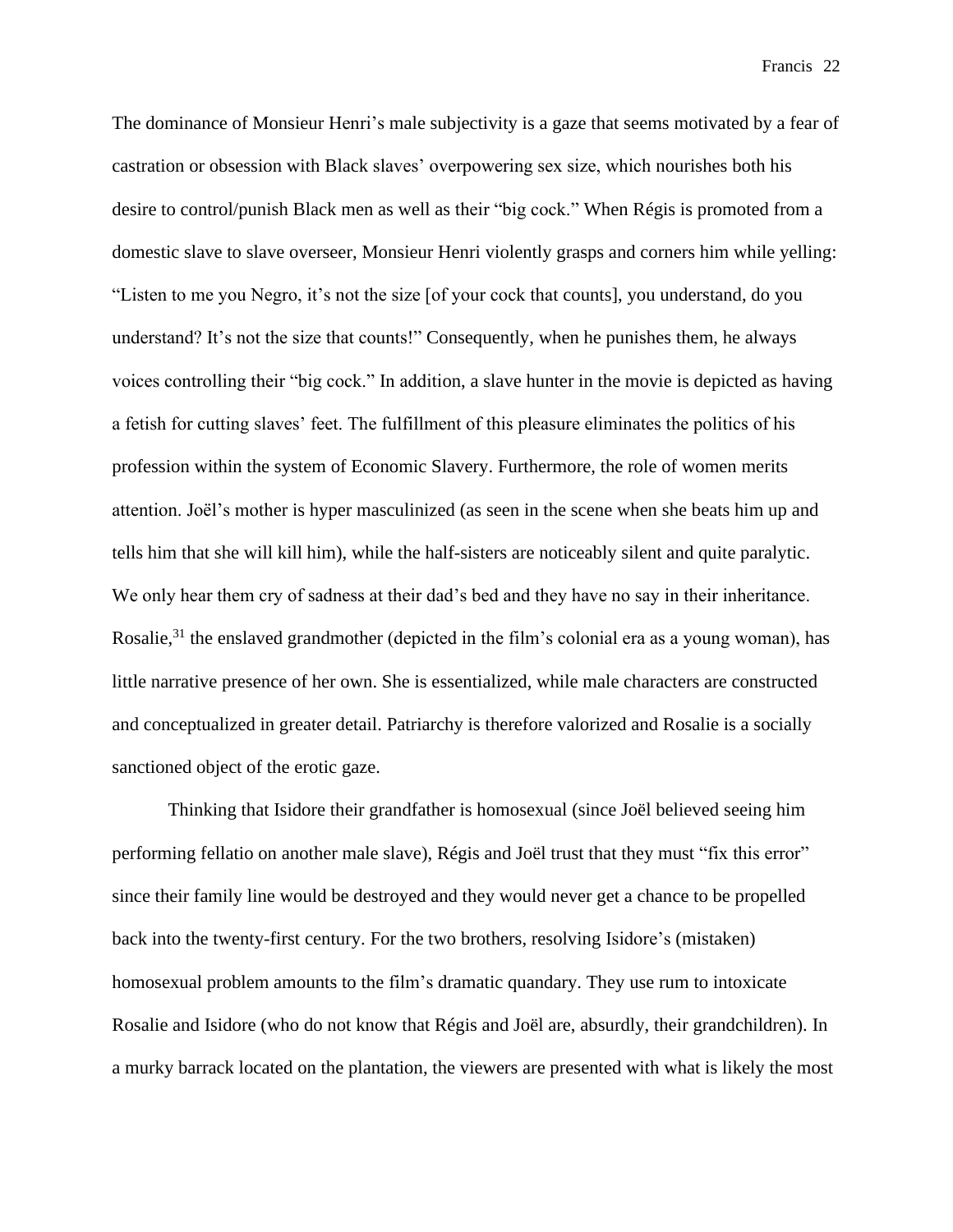shocking scene of the movie. Laying-down on the ground, Régis and Joël are sandwiching the inert bodies of Rosalie and Isidore (Joël positioned behind Isidore and Régis behind Rosalie). Joël masturbates Isidore to get him to an erection. Upon Régis' directions "Okay it's good now, put it down!" we see Joël's discomfort with the entire situation. After inquiring on the reason why he has to be the one "taking care of Isidore" (to which Régis replies, facetiously, that he does not trust him with their grandma), Joël barks at Régis to stop staring at him and breathing so hard. During this whimsical dialogue, Régis himself becomes sexually aroused and seems eager to start maneuvering his body against that of Rosalie. While masturbating against Rosalie, Régis drives Rosalie toward Isidore, while Joël pushes Isidore toward Rosalie. As they facilitate the sexual intercourse between Rosalie and Isidore, Joël stops partaking in the act, while Régis, on the other hand, gets completely carried away, slapping Rosalie's buttocks, moaning, moving faster and faster behind her, until the camera moves outside of the shack. We then notice Monsieur Henri standing in the distance, looking toward the woodshed as he hears loud screams of jouissance. Off-screen, the apex of pleasure heard from the perspective of Monsieur Henri and that of the viewers, maintains some level of ambiguity for it is not clear if the long moaning of pleasure comes from Isidore or Régis. Whether cast in terms of voyeurism, rape, or the incestuous-like ménage à quatre, the sexual act is great potential controversy in that the representation of rape is displaced from the white master/overseer to the slaves. Régis and Joël take away agency from Rosalie and Isidore; they also clearly emasculate Isidore**.** The lack of empowerment is a recurring motif in the movie and heteronormativity seems frequently sought after. Empowerment on the part of Régis and Joël, by taking the "gay away" from Isidore, equals a genetic correction that would simultaneously correct the historical/temporal fabric. This sexual transaction embodies the movie's title; the *case* (the woodshed) becomes the lieu of the sexual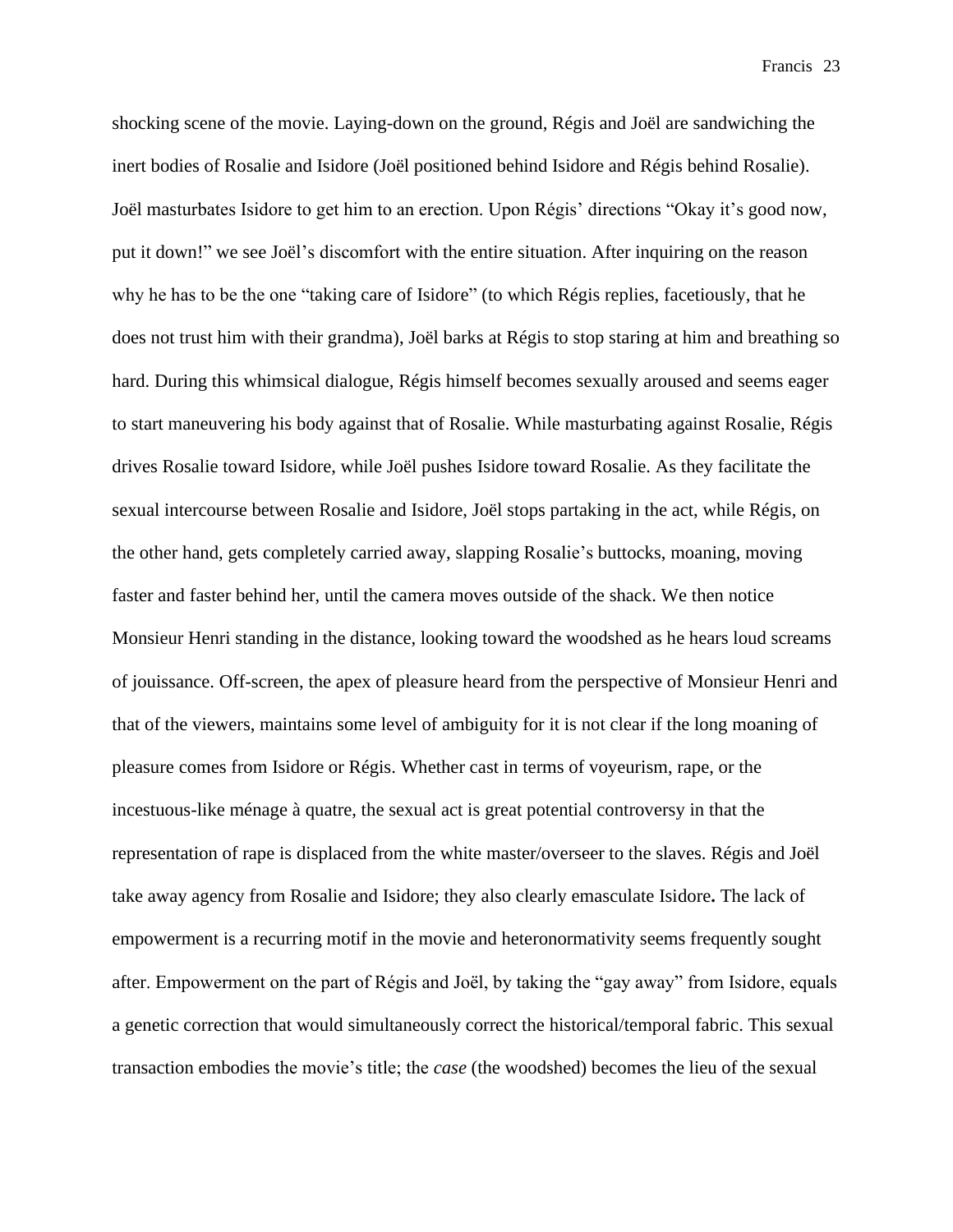intercourse that permits the birth, the *départ*, the point of departure, the square one, the beginning for Joël and Régis (in the post-slavery era).

The ending of *Case départ* reveals – similarly to *Django Unchained –* a problematic vision of resistance and Black agency on the part of its directors. In *Case départ*, it is through individual achievement that the characters articulate and obtain freedom. They give Rosalie and Isidore their freed-slave papers because in the end, what matters to them, is not the collective suffering brought about by slavery, but rather, their own predicament. Collective agency is substituted for them by making a (supposedly) gay man have sex with a woman. As such, the end of the movie carries a neoliberal message that reflects the privileged zone from which the directors are conceptualizing "minority" positioning. The neoliberal happy ending, shows racial hierarchy and difference dissolved into economies of interpersonal and individualized transactions.

### **Conclusion**

As Rodriguez argues, there is a difference between *feeling for* and *feeling as* (7): "Empathic identification, which allows us to feel what a character feels, is the strongest form of emotional engagement" (ibid). Aesthetic identification is imaginative. It puts us in the position of the *other*, we see through that individual's eyes. *Case départ* dehistoricizes past and present politics that affect Black (Caribbean) people. By transforming political economy and social relations into individual quests and transactions, they risk whitewashing slavery and its legacy. In fact, it is not the comedic undertaking of *Case départ* that disturbs most, since that approach could have bluntly and critically exposed issues of identity, class, race, and gender. It is rather the fact that *Case départ*'s gags tend to replace the actual relations of exploitation central to the colonial and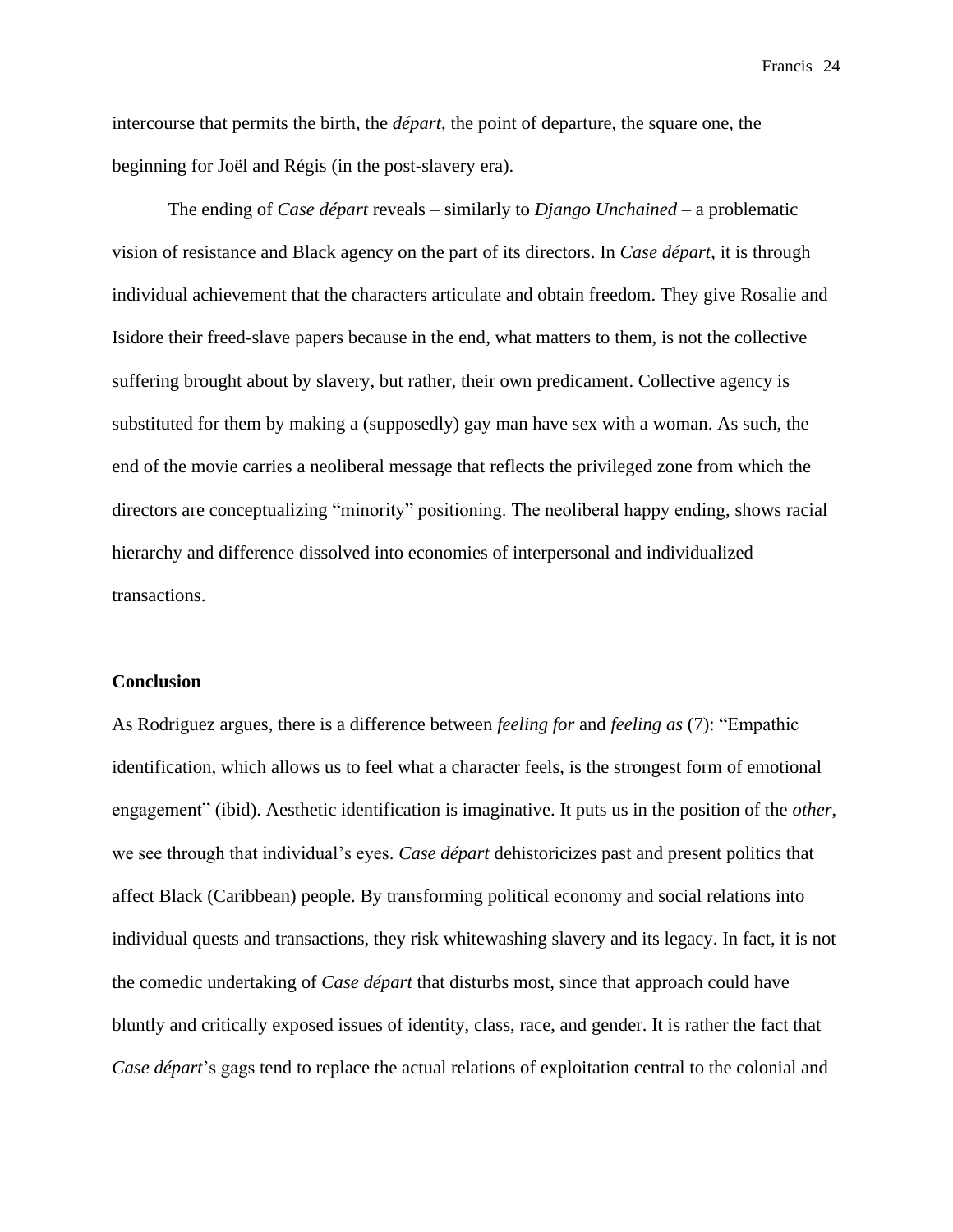postcolonial systems it describes. This creates an emotionlessness that could forestall empathy and impede ethical and moral questioning on the part of typical (i.e. non academic) viewers. Cinema as a cultural artifact often serves hegemonic purposes. Similarly, *Case départ*'s problematic lack of focus on the resisting and collective body, and its interest in non-redemptive and unempathetic laughter fail to challenge the homogeneous western gaze on the Black body. In addition, discourses based on satire, ironic racist jokes, stereotyped behaviors, and a diminishing of Black agency within the context of slavery can impede the viewers' ability to empathize with that context. With its narrative of hegemonic individual overcoming, the film fits the ideology of a mass entertainment industry, and as we are fully aware, "the production and consumption of mass culture is [often] thoroughly embedded in capitalist material and ideological imperatives" (Reed 6). In terms of a French film industry so reluctant to finance projects concerned with a colonial past, we could applaud the directors of *Case départ* for using comedy to bring this past to the big screen. In a socio-political sphere filled with amnesia, forgetting, timid remembering and blurred facts and knowledge on the colonial era, *Case départ* does not quite challenge the masses and could be perceived as a simple piece of entertainment.

Most of *Case départ*'s negative criticisms fixated on Eboué and N'Gijol's African heritage, as if being French natives with African lineage should have implicated more sensitivity on their part in their filmic representation of slaves and slavery. Yet, their Cameroonian origins do not inherently position them within sympathetic and unfailing assessments of the experiences lived by African slaves during their bondage – in the Americas. Just as it should not be assumed that their Cameroonian origins infer that they fathom French Caribbean people of African descent's intricate and multifarious emotional and psychological dealings with two centuries of bondage. The same can be said of their understanding of the vestiges of dominance that continue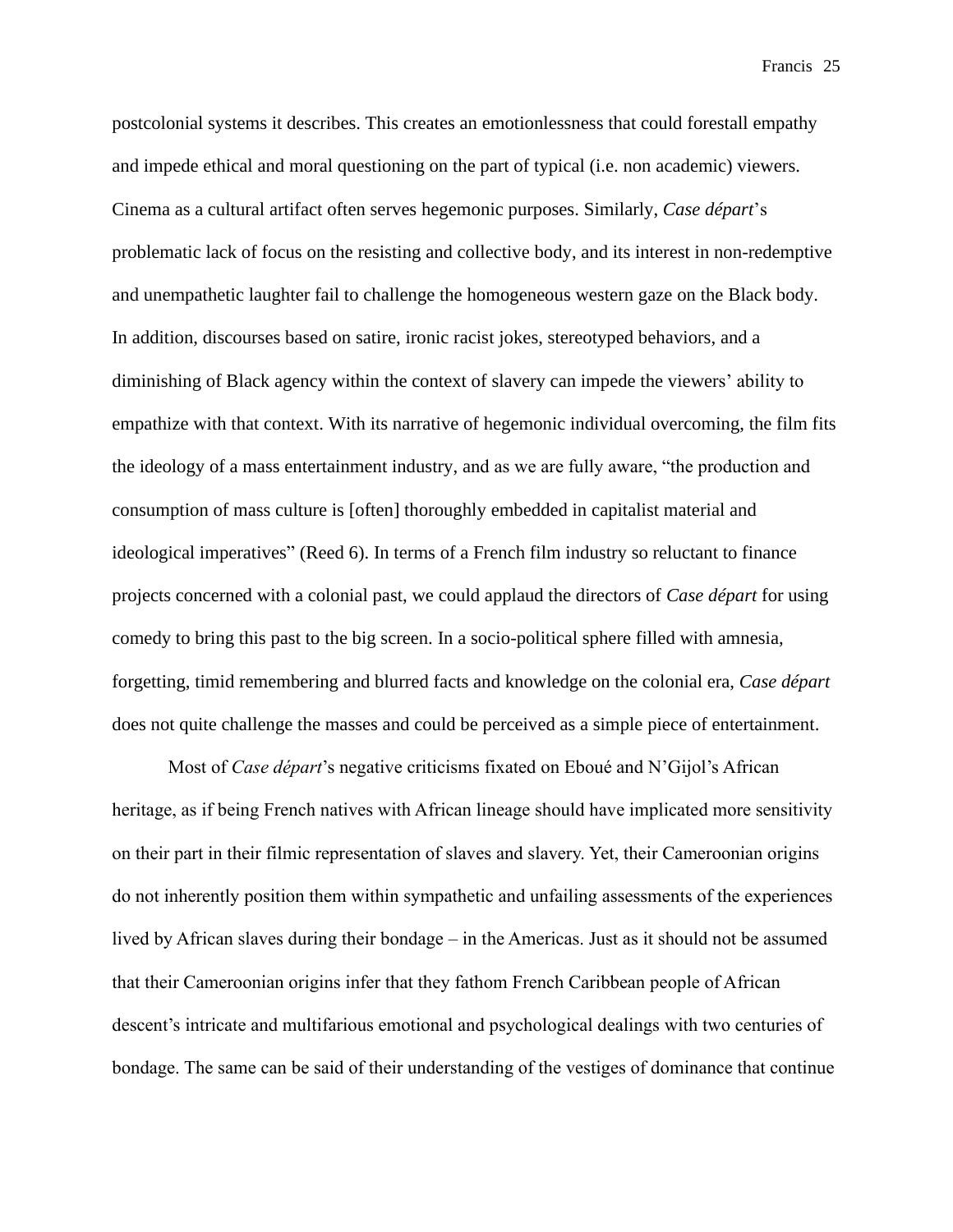to affect "French citizens (from the Antilles)" in contemporary France. As a result, the film's meek representations of bondage, just as its ideological perspective in which Black men of Caribbean origins are policed in ways that require them to become "good" integrated citizens, can be perceived as privileged or condescending. *Case départ* does not intend to be a film *about* slavery. Instead, and regrettably, the movie merely uses slavery as a tool to explore issues of "Black" identity in terms of a *Westernized* African diaspora perspective.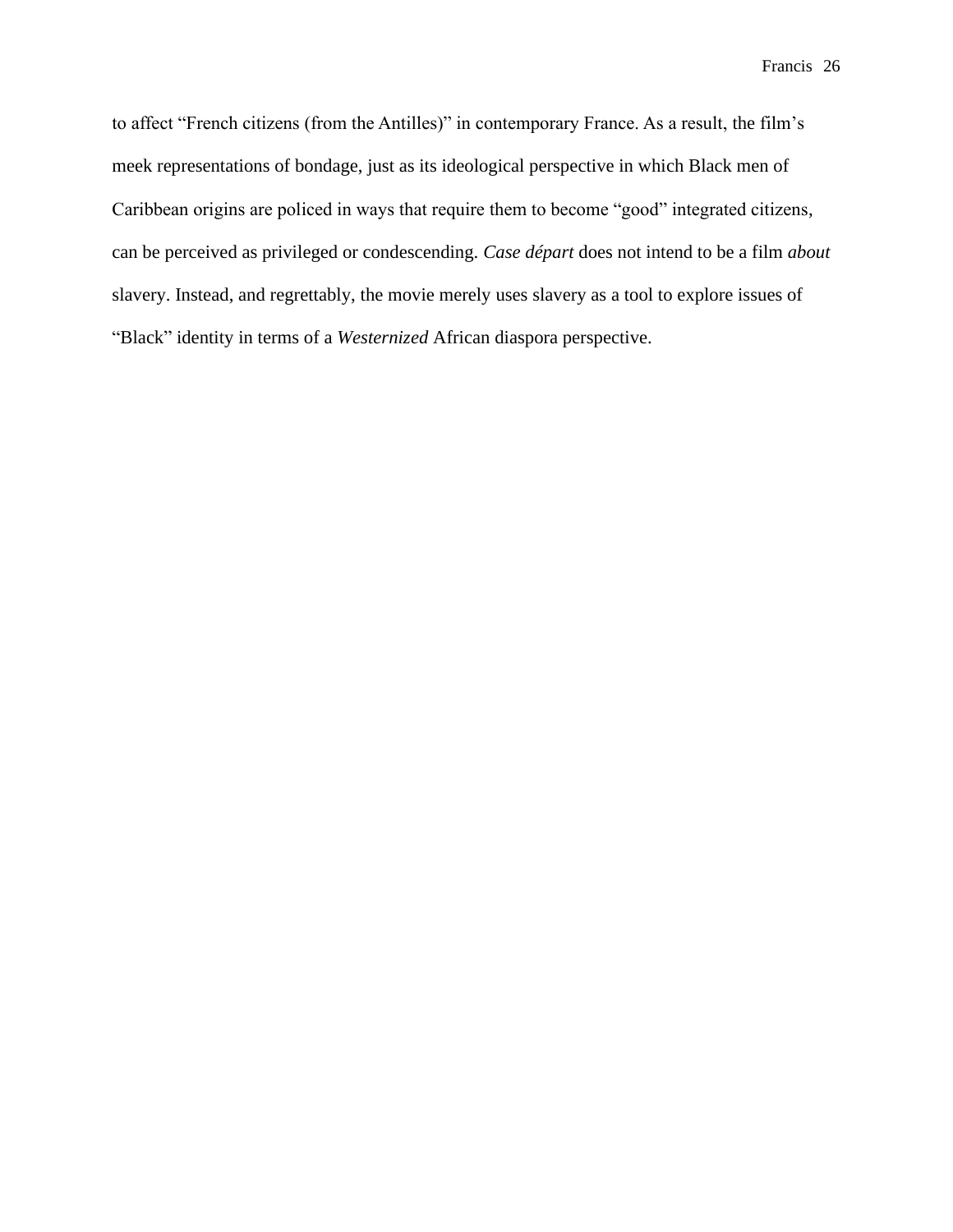#### **Bibliography**

Allociné. "Case départ. Tournage: Secret de tournage sur Case départ."

<www.allocine.fr/film/fichefilm-182097/secrets-tournage/>. Web. Apr. 2015.

- Anderson, Benedict R. O'G. (1983) *Imagined Communities: Reflections on the Origin and Spread of Nationalism*: London: Verso, 1991.
- Bergson, Henri. *Laughter: An Essay on the Meaning of the Comic*, trans. Brereton and Rothwell. New York: Macmillan, 1914.
- Bhabha, Homi. "The commitment to theory." *Questions of Third Cinema*. Eds. Pines, J. and Willemen, P. London: British Film Institute, 1989.

--. *The Location of Culture*. London: Routledge, 1994.

- Bliss, Chris. "Comedy is translation." TedxRainier. Dec. 2011. Film.
- Bonaventure, Lionel. "'Taubira retrouve la banane': le directeur de Minute condamné pour sa Une." *L'Express.fr avec AFP.com*, 30 Oct. 2014. Web. Apr. 2015
- *Case départ.* Fabrice Eboué, Thomas N'Gijol and Lionel Steketee. Perf. Fabrice Eboué, Thomas N'Gijol, Eriq Ebouaney and Stéfi Celma. Légende Film, 2011. Film.
- Cohen, Ted. *Jokes: Philosophical Thoughts on Joking Matters.* Chicago: University of Chicago Press, 1999.
- Commeaucinéma." Interviews croisées de Lionel Steketee, Fabrice Eboué et Thomas Ngijol :
- Case départ 2011." <http://www.commeaucinema.com/interviews/casedepart-comedie,188592>. Web. Apr. 2015
- *Django Unchained.* Dir. Quentin Tarantino. Perf. Jamie Foxx, Christoph Waltz, Leonardo DiCaprio and Kerry Washington. Sony Pictures and The Weinstein Company, 2012. Film.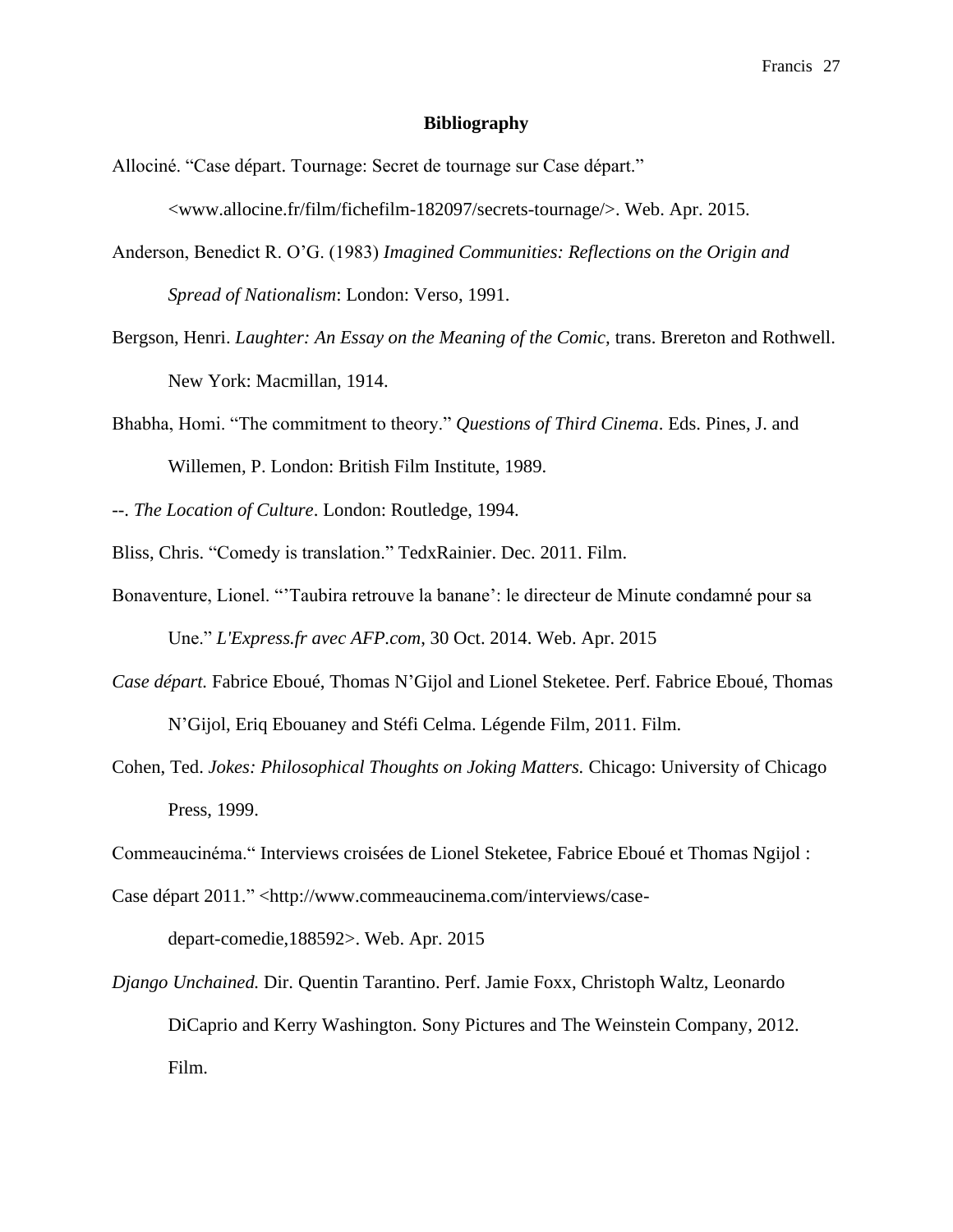- Edmond Pognon, De Gaulle et l'histoire de France : trente ans éclairés par vingt siècles, Paris, Albin Michel, 1970.
- Ferguson, KM. "Beyond Indigenization and Reconceptualization: Towards a Global, Multidirectional Model of Technology Transfer." *International Social Work* 48.5 (2005) : 519-35.
- Gilroy, Paul. (1993) *The Black Atlantic: Modernity and National Consciousness.* London/New York: Verso, 1995.

Hayward, Susan. *Cinema Studies: The Key Concepts.* London/NY: Routledge, 2001.

- --. *French National Cinema*. London/New York: Routledge, 1993.
- Hermer, Pascal. *Case Départ le film interview croisée Thomas Ngijol et Fabrice Eboué*. *telexvar.com*, 19 juin 2011. Web Apr. 2015
- Hervé, Gustave et Gaston Clemendot, *Histoire de France, cours élémentaire et moyen*, Paris, Bibliothèque d'éducation, 1904.
- Jullian, Camille. «Vercingétorix» *La Revue de Paris*. 1er avril 1901.
- Mazrui, Ali Al'Amin. *The African Predicament and the American Experience: A Tale of Two Edens*. Westport: Praeger Publishers, 2004.
- Rabassa, Gregory. *If This Be Treason: Translation and Its Dyscontents, A Memoir.* NY: New Directions Books, 2005.
- Reed, Adolph. *Django Unchained*, or, *The Help*: How "Cultural Politics" Is Worse Than No Politics at All, and Why. *Nonsite.org*, February 25 2013. Web. Apr. 2015
- Renan, Ernest. *Qu'est-ce qu'une nation?* Conférence faite en Sorbonne, le 11 mars 1882. Collection électronique de la Bibliothèque Municipale de Lisieux, pp. 277-310.

Rodriguez, Tanya. "Numbing the Heart: Racist Jokes and the Aesthetic Affect." *Contemporary*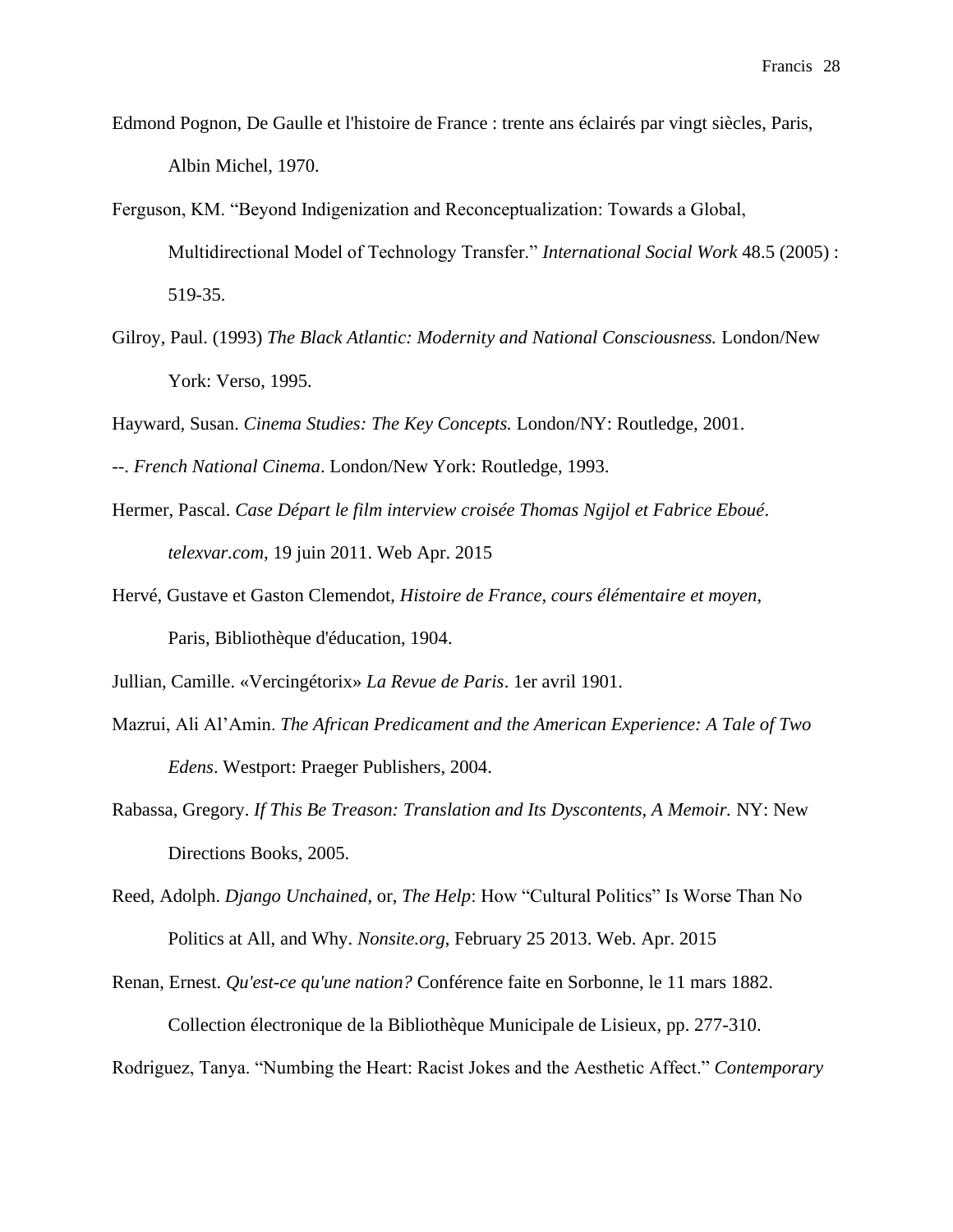*Aesthetics* 12 (2014): 1-16. Web. Apr. 2015.

Rotman, Charlotte et Sonya Faure. "La parole est à la discrimination."*Libération*, 5 November 2013. Web. Apr. 2015.

*Sarkozy*, *Nicolas.* Speech delivered at the "meeting de Toulon." *[Sarkozy.fr](http://www.sarkozy.fr/press/index.php?mode=cview&press_id=66&cat_id=3&lang=fr)*. 7 février 2007a

--. Speech delivered at the "meeting de Caen. *[Sarkozy.fr](http://www.sarkozy.fr/press/index.php?mode=cview&press_id=88&cat_id=3&lang=fr)*. 9 mars 2007b

Senghor, Leopold Sédar. Discours de réception à l'Académie française. Le Monde, 30 mars 1984, p. 15.

Siéyes, Emmanuel Joseph. *Qu'est-ce que le Tiers état?.* E-book. Editions du Boucher. 2002.

- Stille, Alexander. "The Justice Minister and the Banana: How Racist is France?" *The New Yorker.* 14 November 2015. Web. Apr. 2015.
- Todorov, Tzvetan. *Nous et les autres: Le réflexion française sur la diversité humaine.* Paris: Editions du Seuil, 1989.
- Willsher, Kim. "French magazine faces legal inquiry over racist slur against politician". *The Guardian*, 13 November 2013. Web. April 2015.
- Young, Lola. *Fear of the Dark: 'Race', Gender and Sexuality in the Cinema*. London/NY:

Routlege, 1996.

#### **Notes**

<sup>1</sup> Among these works: Madame de Saint-Ouen (1827); G. Beleze (1841); G. Bruno (1877); A. Dubois (1884); E. Vauche (1885); F. Mahon (1882), E. Bonnemère (1882); Edgar Zevort and E. Burle (1886); E. Lavisse 1913 (and few years after the end of the Third Republic: H. Guillemain and l'abbé Le Ster (1943).

<sup>2</sup> *Le passage du milieu* by Guy Deslauriers in 1999; *1802 l'épopée guadeloupéenne* in 2005 by Christian Lara (2,557 tickets sold); the mini TV-series *Tropiques Amers* by Jean-Claude Barny in 2007 (4 million viewers); *Le pays à l'envers* by Sylvaine Dampierre in 2009 (2,960 tickets sold); *Case départ* by Thomas N'Gijol, Fabrice Eboué and Lionel Steketee in 2011 (1.8 million tickets sold) and in 2012 the TV-program *Toussaint Louverture* by Philippe Niang (2.9 million viewers).

 $3 \times$  Le beau pays que nous habitons [s'appelait] il y a 2000 ans [la Gaule]. Ses habitants, les Gaulois, vivaient comme vivent aujourd'hui les sauvages d'Afrique.»

<sup>4</sup> « En somme, nos ancêtres gaulois étaient des sauvages aussi peu avancés que le sont, à l'heure actuelle, beaucoup de nègres en Afrique […] Aujourd'hui, quand les soldats français ou anglais se battent contre des nègres africains, ils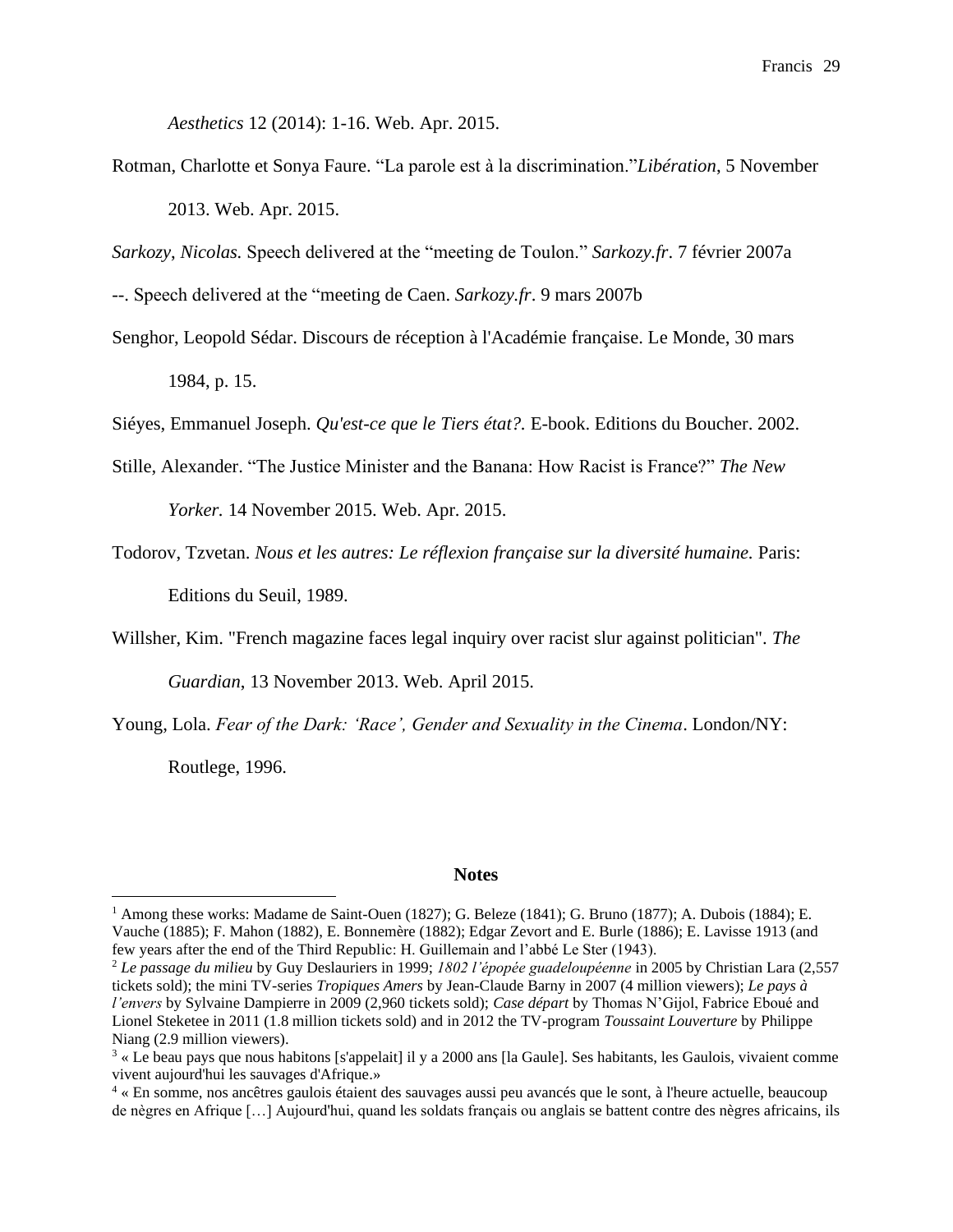finissent toujours par les vaincre, car ils ont sur eux l'avantage d'avoir de meilleures armes. De même, les soldats romains qui envahirent la Gaule devaient finir par battre les Gaulois, car ils étaient beaucoup mieux armés » (10-13).

<sup>5</sup> Similar ambivalences are found in the cultural, political, literary, historical and anthropological interpretations, relations, and representations of ideologies surrounding the Gallic myth of "Our ancestors the Gaulles." There are various recuperations and interpretations on the fall of the Gauls. Often, their major defeat against the Romans is replaced by a glorification of their resistance against the glorious enemy. Other historical narratives emphasize the Gauls' military *prouesses*, their patriotism (through the figure of Vercingétorix, who proudly died in his fight against Caesar during the battle of Alésia), as opposed to the Druids' barbarism, misery, pagan and blood-rites. Vercingétorix was an imperial propaganda for Napoleon III, who in 1866, built a seven-meter high statue of Vercingetorix with traits resembling his. We can also use the example of Charles de Gaulle who stated that for him the History of France begins with the first Christian King Clovis and not with the "pre-historic" Gallo-Roman era: «Pour moi, l'histoire de France commence avec Clovis, choisi comme roi de France par la tribu des Francs, qui donnèrent leur nom à la France. Avant Clovis nous avons la
préhistoire gallo-romaine et gauloise. L'élément décisif pour moi c'est que Clovis fut le premier roi à être baptisé chrétien. Mon pays est un pays chrétien et je commence à compter l'histoire de France à partir de l'accession d'un roi chrétien qui porte le nom des Francs» (Pognon 1970, 30).

<sup>6</sup> This is a paragon expression symbolizing the civic nationalism born in France as a result of the 1789 French Revolution. The statement was delivered during a lecture at a conference that took place at the University of Sorbonne. In French: "L'existence d'une nation est […] un plébiscite de tous les jours, comme l'existence de l'individu est une affirmation perpétuelle de vie" (1882).

<sup>7</sup> "[...] l'essence d'une nation est que tous les individus aient beaucoup de choses en commun, et aussi que tous aient oublié bien des choses."

8 "Tout oppose ces deux conceptions, la nation comme race et la nation comme contrat : l'une est physique, l'autre morale, l'une naturelle, l'autre artificielle, l'une est tournée vers le passé, l'autre vers l'avenir, l'une est déterminisme, l'autre liberté. […] La tentative la plus célèbre pour le faire, celle de Renan, est un échec : on ne peut se contenter d'ajouter, l'un à la suite de l'autre, deux « critères », alors que le second annule le premier" (508-509).

<sup>9</sup> « Le rêve européen a besoin du rêve méditerranéen. [Ce] rêve qui ne fut pas tant un rêve de conquête qu'un rêve de civilisation. Cessons de noircir le passé […] la plupart de ceux qui partirent vers le Sud n'étaient ni des monstres ni des exploiteurs. Beaucoup mirent leur énergie à construire des routes, des ponts, des écoles, des hôpitaux. Beaucoup s'épuisèrent à cultiver un bout de terre ingrat que nul avant n'eux n'avait cultivé. Beaucoup ne partirent que pour soigner, pour enseigner. [On] doit respecter les hommes et les femmes de bonne volonté qui ont pensé de bonne foi œuvrer utilement pour un idéal de civilisation auquel ils croyaient. [Si] la France a une dette morale, c'est d'abord envers eux. [...] Faire une politique de civilisation, voilà à quoi nous incite la Méditerranée [où] rien ne fut jamais médiocre.»

 $10 \times Au$  bout du compte nous avons tout lieu d'être fiers de notre pays, de son histoire, de ce qu'il a incarné, de ce qu'il incarne encore aux yeux du monde. Car la France n'a jamais cédé à la tentation totalitaire. Elle n'a jamais exterminé un peuple. Elle n'a pas inventé la solution finale, elle n'a pas commis de crime contre l'humanité, ni de genocide […] La vérité c'est qu'il n'y a pas eu beaucoup de puissances coloniales dans le monde qui aient tant oeuvré pour la civilisation et le développement et si peu pour l'exploitation. On peut condamner le principe du système colonial et avoir l'honnêteté de reconnaître cela.»

 $11$ <sup>I</sup> The "Front National" (FN) is a right-wing French political party.

<sup>12</sup> "Manif" is the abbreviation of "manifestation" (a demonstration/gathering of people in a public space to make known and defend their opinion).

<sup>13</sup> *La manif pour tous* comprised groups opposing *Le mariage pour tous.*

<sup>14</sup> "La guenon, mange ta banana!"

<sup>15</sup> "Nous ne sommes pas du tout racistes, cette Une est de mauvais goût mais c'est de la satire, ce n'est pas un délit" Jean-Marie Molitor, *Minute*.

<sup>16</sup> *Le passage du milieu* by Guy Deslauriers in 1999; *1802 l'épopée guadeloupéenne* in 2005 by Christian Lara (2,557 tickets sold); the mini TV-series *Tropiques Amers* by Jean-Claude Barny in 2007 (4 million viewers); *Le pays à l'envers* by Sylvaine Dampierre in 2009 (2,960 tickets sold); *Case départ* by Thomas N'Gijol, Fabrice Eboué and Lionel Steketee in 2011 (1.8 million tickets sold) and in 2012 the TV-program *Toussaint Louverture* by Philippe Niang (2.9 million viewers).

<sup>17</sup> "Le tournage a duré 44 jours et s'est déroulé entre Paris et Cuba. Au départ, les réalisateurs souhaitaient tourner en Martinique, mais la population était très réticente, en partie à cause du lien complexe qu'elle entretient avec l'histoire de l'esclavage."